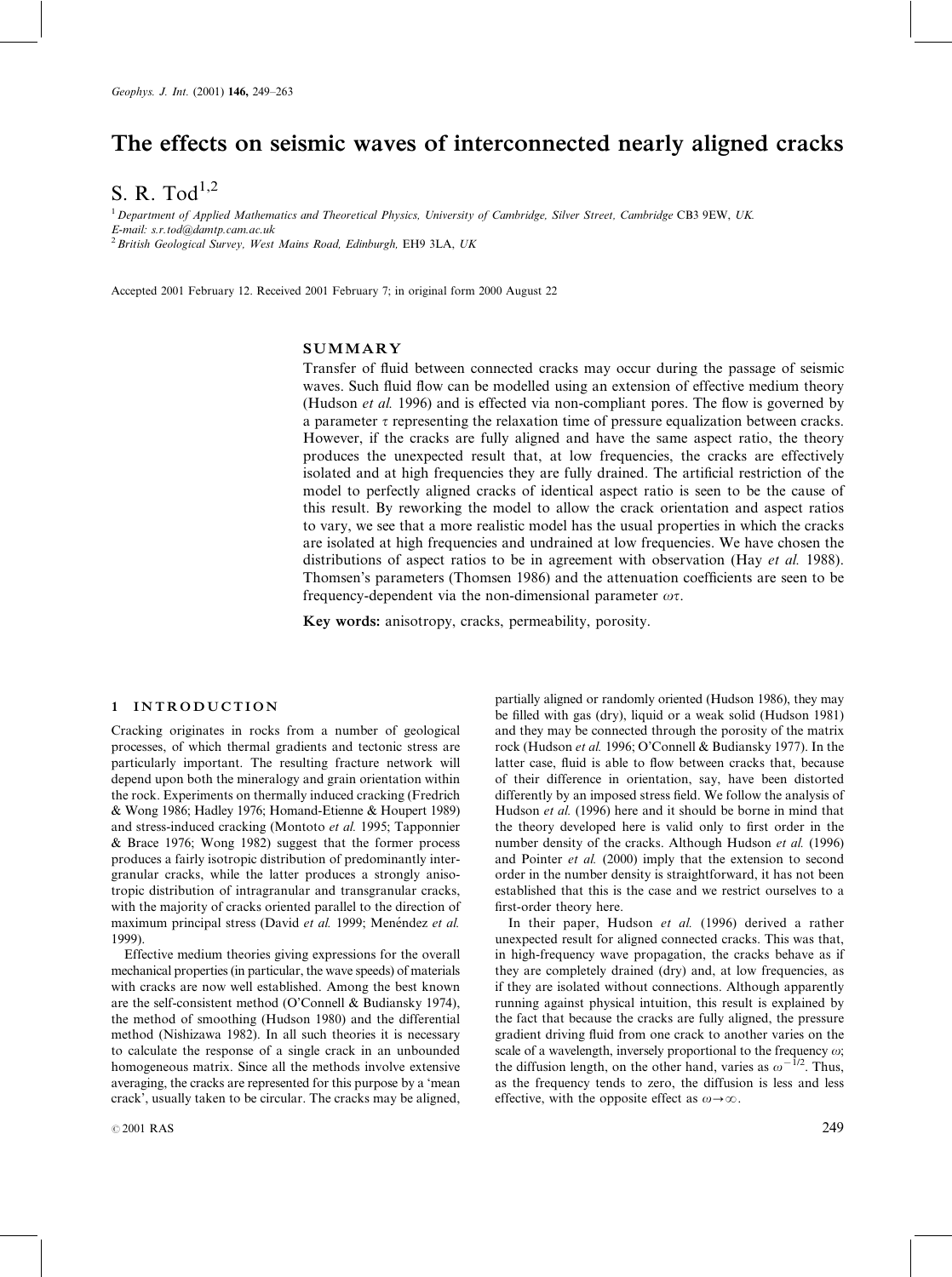Hudson et al. (1996) derived their results for aligned cracks by a method that ignores local crack-to-crack flow since it was assumed that because the cracks all have the same orientation, it would be unimportant. However, if the formulae for nonaligned cracks are specialized to cracks with a single orientation, the result differs from the above in the addition of one term that becomes important at high frequencies. The incorporation of crack-to-crack flow shows that it cannot be neglected when the frequency is sufficiently high that the wavelength approaches the size of the intercrack spacing. We compare the two results here and show that, with the more complete theory, fully aligned cracks behave as if isolated at high frequencies as might be expected. However, they still behave as if isolated at very low frequencies for the reasons given above.

As well as depending on the assumption that the cracks are fully aligned, these results also rely on the fact that the cracks were assumed all to have the same aspect ratio. Relaxing either of these two assumptions leads to local fluid flow between neighbouring cracks that have been distorted in different ways by the incoming wave because of their different orientations or aspect ratios or both. In this paper we analyse the effect of allowing small variations in alignment and aspect ratio and find that the behaviour of the material is that of undrained cracks at low frequencies, in accordance with physical expectation. We show, graphically, how the material behaves when the cracks are nearly aligned and when they all have nearly the same aspect ratio.

## 2 BACKGROUND

The method of smoothing developed by Keller (1964) has been applied by Hudson (1980, 1981, 1986) to determine expressions for the effective elastic parameters c of a cracked material, to first order in crack density  $\varepsilon = v^s \langle a^3 \rangle$ , where  $v^s = N/V$ , N is the number of cracks,  $V$  is the material volume,  $a$  is the crack radius and the operator  $\langle . \rangle$  denotes the mean value, such that

$$
\mathbf{c} = \mathbf{c}^0 + \varepsilon \mathbf{c}^1 + \mathcal{O}(\varepsilon^2) , \qquad (1)
$$

where  $c^0$  is the elastic tensor for the assumed isotropic, porous matrix material,

$$
c_{ipjq}^0 = \lambda \delta_{ip} \delta_{jq} + \mu \big( \delta_{ij} \delta_{pq} + \delta_{iq} \delta_{jp} \big) , \qquad (2)
$$

where  $\lambda$  and  $\mu$  are the Lamé constants of the material; c<sup>1</sup> accounts for scattering off individual cracks.

Determination of  $c<sup>1</sup>$  depends upon the orientation of the cracks and the nature of the crack infill. Expressions for  $c<sup>1</sup>$  under varying conditions for isolated cracks can be found in Hudson (1980, 1981, 1986). For aligned isolated cracks of identical aspect ratio, with normals lying in the  $x_3$ -direction, these are of the form

$$
c_{ipjq}^1 = -\frac{1}{\mu} c_{k3ip}^0 c_{l3jq}^0 \bar{\mathcal{U}}_{kl} , \qquad (3)
$$

where the nature of the crack infill is reflected in the diagonal matrix  $\{\bar{\mathcal{U}}_{kl}\}$ , where  $\bar{\mathcal{U}}_{11}=\bar{\mathcal{U}}_{22}$ , due to the assumed symmetry of each crack. The resulting effective medium is vertically transversely isotropic.

## 3 THEORY

The model of connected cracks proposed by Hudson et al. (1996) for the transfer of fluid between cracks by non-compliant pores (seismically transparent pathways) (see Figs 1a and b) makes the assumptions that the distortion of the pores is negligible compared with that of the cracks during the passage of a wave and that the pore porosity is low, so that we neglect compression of the pore fluid.

The population of cracks is divided into families of parallel cracks with identical aspect ratio and identical radius, labelled  $n=1, 2, \ldots$ . Hudson *et al.* (1996) give a first-order expression for the porosity of the nth set of cracks,

$$
\phi_n = \phi_n^0 + \phi_n^1 \colon (\sigma^0 + p_i^n \mathbf{I}) - \frac{\phi_n^0 p_i^n}{\kappa}, \tag{4}
$$

where  $\kappa = \lambda + 2\mu/3$  is the bulk modulus of the matrix material,  $\phi_n^0$  and  $\phi_n^1$  are the stress-free porosity and the first-order dependence on stress, respectively, for the *n*th set of cracks,  $\sigma^0$ is the imposed static stress field and  $p_f^n$  is the fluid pressure in the nth set of cracks.

(a)



Figure 1. (a) Schematic of an aggregate in which the misfit between the particles creates a porous system. (b) Schematic of a possible distribution of nearly aligned cracks in an aggregate. The insert (a reduced version of a) represents the structure of the material in which the cracks lie.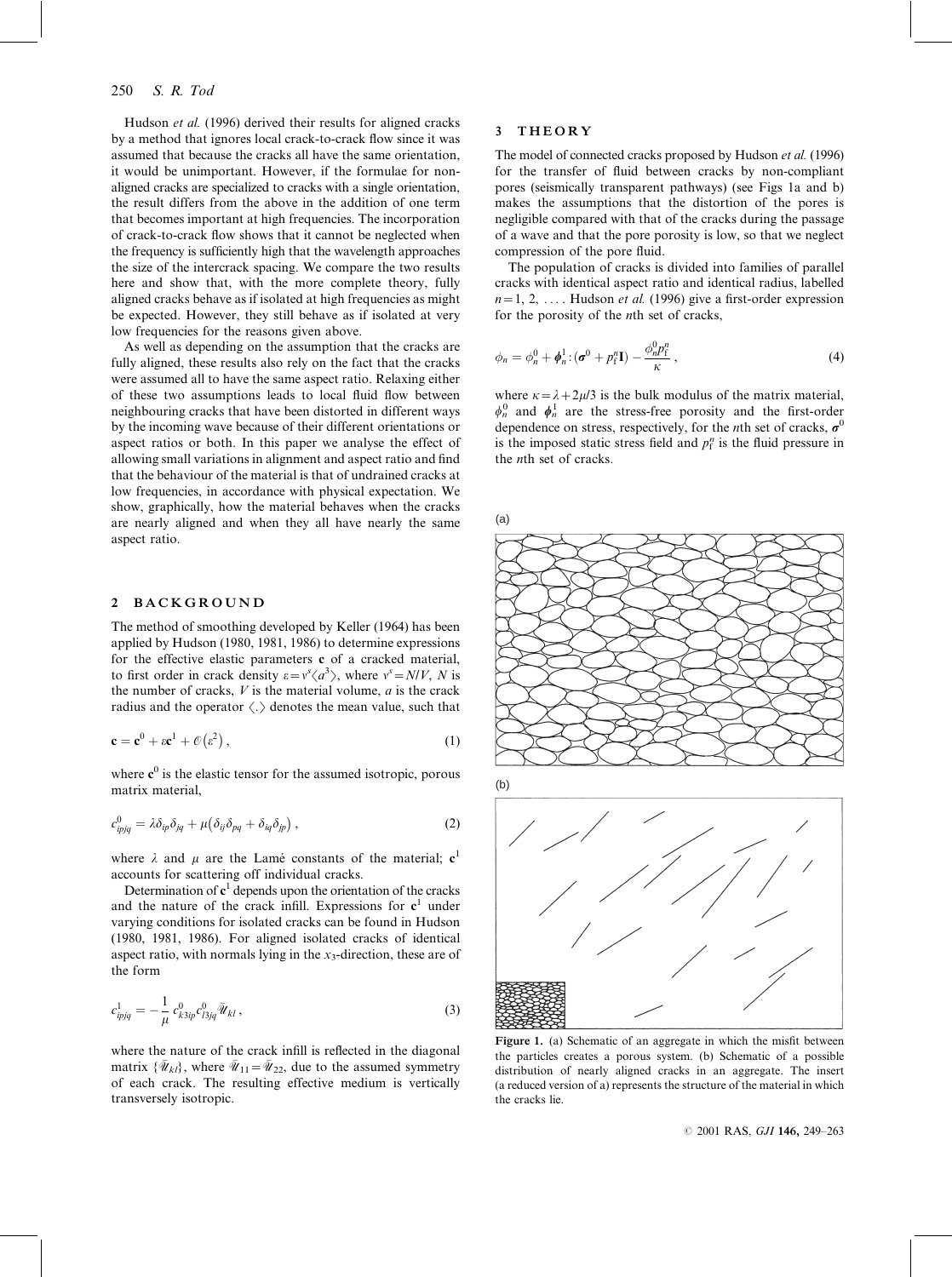The relation proposed by Hudson *et al.* (1996) for the mass flow out of the *n*th set of cracks, derived in Appendix A, is

$$
\frac{\partial(\rho_{\rm f}^n \phi_n)}{\partial t} = -\frac{\phi_n^0 \rho_0}{\kappa_{\rm f} \tau} (p_{\rm f}^n - p_{\rm f}),\tag{5}
$$

where  $\rho_f^n$  is the fluid density in the *n*th set of cracks,  $\rho_0$  is the unstressed density,  $\kappa_f$  is the bulk modulus of the fluid,  $p_f$  is the average (local) pressure in the fluid and  $\tau$  is a relaxation parameter. Estimations of the value of  $\tau$  are made by Hudson et al. (1996) and O'Connell & Budiansky (1977). This gives us the relationship between the fluid pressure,  $p_f^n$ , in the *n*th set of cracks, the average fluid pressure and the imposed static stress,

$$
p_{\rm f}^n = \left(p_{\rm f} + i\omega\tau\kappa_{\rm f}\frac{\phi_n^1: \sigma^0}{\phi_n^0}\right) / \left(1 - i\omega\tau\gamma_n\right),\tag{6}
$$

with

$$
\gamma_n = 1 - \frac{\kappa_f}{\kappa} + \frac{\kappa_f(\phi_n^1)_{jj}}{\phi_n^0} \,, \tag{7}
$$

where we have used the relationship between the fluid pressure and density,

$$
\frac{\rho_0}{\rho_{\rm f}^n} - 1 = -\frac{p_{\rm f}^n}{\kappa_{\rm f}}\,,\tag{8}
$$

and have assumed a plane wave solution to the equations of motion of the form  $\mathbf{u} = \mathbf{b} e^{i(\mathbf{k} \cdot \mathbf{x} - \omega t)}$ , so that the operators  $\partial/\partial x_i$ and  $\partial/\partial t$  are replaced by the factors  $ik_i$  and  $-i\omega$  respectively. This is the opposite convention to that used by Hudson et al. (1996).

From Hudson et al. (1996), conservation of mass and D'Arcy's law yield an evolution equation for the total mass concentration of fluid,  $m_f$ ,

$$
\frac{\partial m_{\rm f}}{\partial t} = \nabla \cdot \left( \frac{\rho_{\rm f}}{\eta_{\rm f}} \, \mathbf{K}^r \cdot \nabla p_{\rm f} \right),\tag{9}
$$

with  $K<sup>r</sup>$  the permeability tensor of the matrix, including cracks in general this will be anisotropic, although Hudson et al. (1996) assumed an isotropic permeability;  $m_f$  is given by

$$
m_{\rm f} = \sum_n \rho_{\rm f}^n \phi_n \,, \tag{10}
$$

where  $\rho_f$  is the average fluid density,  $\eta_f$  is the fluid viscosity, and  $p_f$  and  $\rho_f$  obey the same relation as  $p_f^n$  and  $\rho_f^n$  in eq. (8).

Let us assume that  $K<sup>r</sup>$  is spatially constant. Substituting eqs  $(4)$ ,  $(6)$  and  $(8)$  into eq.  $(10)$  and using eq.  $(9)$  we gain, to first order in  $p_f/\kappa_f$  and  $\phi_n^1$ :  $\sigma^0/\phi^0$ , where  $\phi^0$  is the average stress-free porosity of the cracks,

$$
\frac{p_{\rm f}}{\kappa_{\rm f}} \left[ \left( 1 - \frac{\kappa_{\rm f}}{\kappa} \right) \sum_{n} \frac{\phi_{n}^{0}}{1 - i \omega \tau \gamma_{n}} + \kappa_{\rm f} \sum_{n} \frac{(\phi_{n}^{1})_{jj}}{1 - i \omega \tau \gamma_{n}} + \frac{i \omega \hat{k}_{p} K_{pq}^{\prime} \hat{k}_{q} \kappa_{\rm f}}{v^{2} \eta_{\rm f}} \right]
$$
\n
$$
= - \sum_{n} \frac{\phi_{n}^{1} : \sigma^{0}}{1 - i \omega \tau \gamma_{n}}, \qquad (11)
$$

where

$$
\hat{k}_p = \frac{k_p}{k} \tag{12}
$$

© 2001 RAS, GJI 146, 249-263

is the ratio of the wavenumber in the  $x_i$ -direction to the total wavenumber, and  $v$  is the wave speed; we approximate this to lowest order by using either  $v_P$  or  $v_S$  corresponding to P or S waves respectively.

Letting the normal to the *n*th set of cracks be  $n^n$ , from Hudson et al. (1996) we have

$$
\frac{(\phi_n^1)}{\phi_n^0} = \frac{2(1-\nu)}{\pi\mu\alpha_n} n_i^n n_j^n,
$$
\n(13)

where  $\alpha_n = c_n/a_n$  is the aspect ratio of the *n*th set of cracks and

$$
v = \frac{\lambda}{2(\lambda + \mu)}\tag{14}
$$

is Poisson's ratio of the matrix material. We now have

$$
\gamma_n = 1 - \frac{\kappa_f}{\kappa} + \frac{2\kappa_f(1-\nu)}{\pi\mu\alpha_n} \,. \tag{15}
$$

Substituting eq. (13) into eq. (11) yields an expression for  $p_f$ and hence by eq. (6) an expression for  $p_f^n$  in terms of  $\sigma^0$ .

Thus, from eq. (4), the relative change in porosity becomes

$$
\frac{\phi_n - \phi_n^0}{\phi_n^0} = \frac{2(1 - v)}{\pi \mu (1 - i\omega \tau)_{n}} \left[ \frac{n_i^n n_j^n (1 - i\omega \tau)}{\alpha_n} - (\gamma_n - 1) \sum_m \frac{\varepsilon_m n_i^m n_j^m}{1 - i\omega \tau \gamma_m} \right]
$$

$$
\times \left( \sum_m \frac{\varepsilon_m \alpha_m \gamma_m}{1 - i\omega \tau \gamma_m} + \frac{3i\omega \hat{k}_p K_{pq}^r \hat{k}_q \kappa_f}{4\pi \nu^2 \eta_f} \right)^{-1} \left[ \sigma_{ij}^0. \right] \tag{16}
$$

As in Hudson et al. (1996), we write this as

$$
\frac{3}{4\pi\mu\alpha_n} N_{ij}^n \sigma_{ij}^0, \qquad (17)
$$

thus defining  $\{N_{ij}^n\}$ , the crack opening parameters for the *n*th set of cracks. This is a modified version of the corresponding result derived in Hudson et al. (1996) that allows for variable aspect ratio.

The analysis of Hudson et al. (1996) now proceeds to show that the perturbation  $\epsilon c^1$  in the elastic parameters is given by

$$
\begin{split} \varepsilon c_{ipjq}^1 &= -\sum_n \frac{\varepsilon_n}{\mu} \, l_{mk}^m n_r^n c_{krip}^0 l_{lu}^n l_{ls}^n c_{usjq}^0 \\ &\times \left[ \delta_{t3} (\delta_{m1} \delta_{l1} + \delta_{m2} \delta_{l2}) \bar{\mathcal{W}}_{l1}^n + \delta_{m3} N_{ll}^n \right], \end{split} \tag{18}
$$

where  $\varepsilon_n$  is the crack density of the *n*th set of cracks; that is,  $\varepsilon_n = v_n^s a_n^3$ , where  $v_n^s$  is the number density and  $a_n$  is the radius of the nth set of cracks.

 ${l_{ij}}^n$  is the rotation matrix from the background axes to axes fixed in the crack with normal in the  $x_3$ -direction, so that

$$
l_{3i}^n = n_i^n, \quad l_{ji}^n n_i^n = \delta_{j3} \tag{19}
$$

and we have adopted the opposite convention for the definition of  $\{l_{ij}^n\}$  to Hudson (1986), Hudson *et al.* (1996) and Pointer *et al.* (2000). We note that Hudson *et al.* (1996) incorrectly stated their choice of the sense of the rotation  $\{l_{ij}^n\}$ . The values of  $\{N_{lt}^n\}$  in eq. (18) are to be calculated for cracks with normals in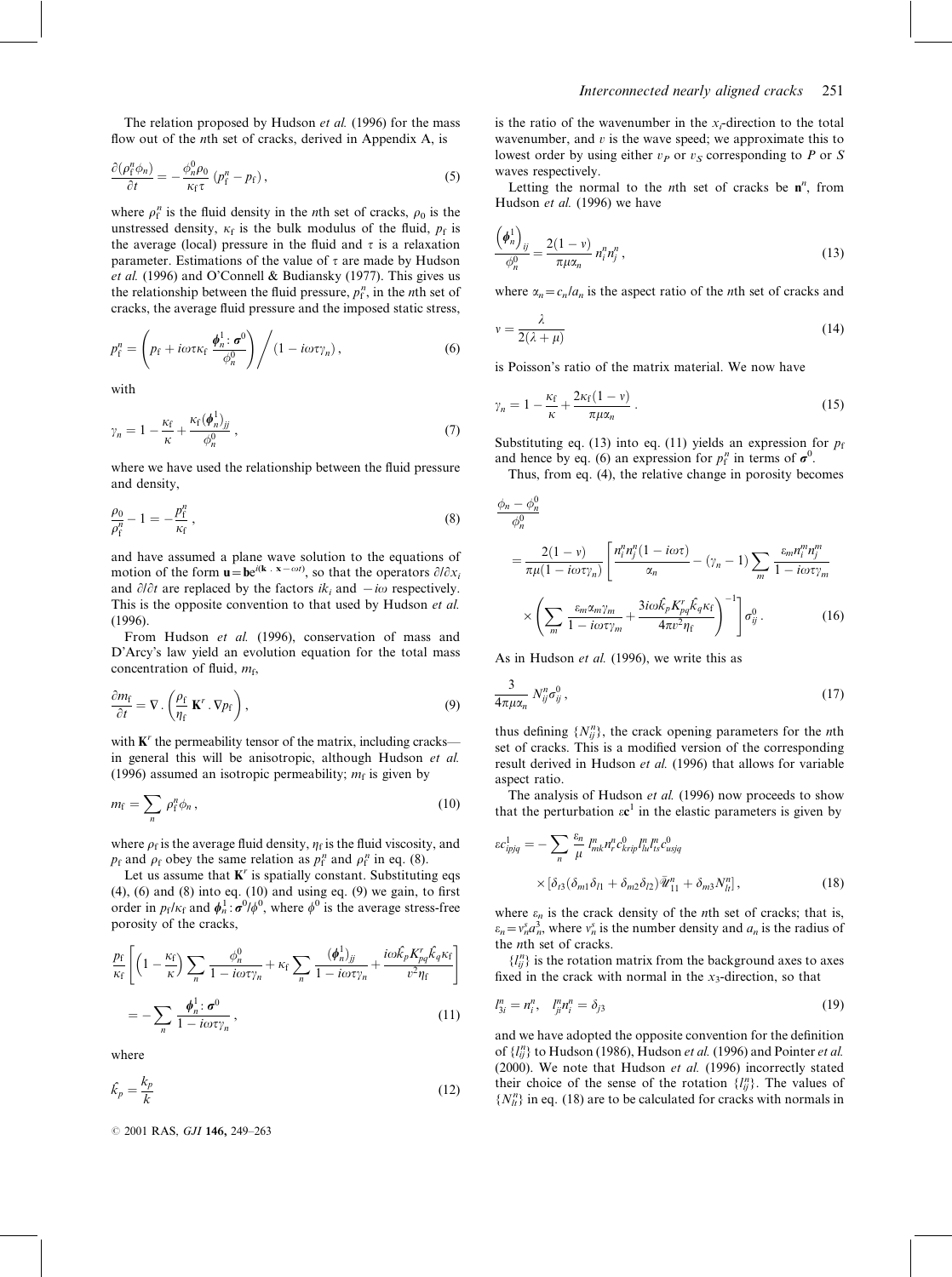the  $x_3$ -direction,

$$
N_{lt}^{n} = \frac{8}{3} \frac{(1 - v)}{1 - i\omega\tau\gamma_{n}} \left[ \delta_{l3}\delta_{l3}(1 - i\omega\tau) - \alpha_{n}(\gamma_{n} - 1)I_{lt}^{n}I_{tj}^{n} \times \sum_{m} \frac{\varepsilon_{m}n_{l}^{m}n_{j}^{m}}{1 - i\omega\tau\gamma_{m}} \left( \sum_{m} \frac{\varepsilon_{m}\alpha_{m}\gamma_{m}}{1 - i\omega\tau\gamma_{m}} + \frac{3i\omega\hat{k}_{p}K_{pq}^{r}\hat{k}_{q}\kappa_{f}}{4\pi\nu^{2}\eta_{f}} \right)^{-1} \right].
$$
\n(20)

 $\bar{\mathcal{W}}_{11}^n$  is given by Hudson (1981) for a weak viscous material infill with effective rigidity  $-i\omega\eta_f$  as

$$
\bar{\mathcal{U}}_{11}^{n} = \frac{16}{3} \frac{1 - v}{2 - v} / (1 + M_n), \qquad (21)
$$

where

$$
M_n = -\frac{4i}{\pi} \frac{1 - v}{2 - v} \frac{\omega \eta_f}{\mu \alpha_n} \,. \tag{22}
$$

Inserting eq. (20) into eq. (18), we finally arrive at an expression for the first-order correction to the elastic constants,

$$
\begin{split} \varepsilon c_{ipjq}^1 &= -\sum_n \frac{\varepsilon_n}{\mu} \, l_{ik}^n n_r^n c_{krip}^0 l_{lu}^n n_s^n c_{usjq}^0 \\ &\times \left[ (\delta_{i1} \delta_{l1} + \delta_{i2} \delta_{l2}) \overline{\Psi}_{11}^n + \frac{8}{3} \, \delta_{i3} \delta_{l3} (1 - \nu) \frac{1 - i\omega \tau}{1 - i\omega \tau \gamma_n} \right] \\ &+ \frac{8}{3} \, (1 - \nu) \sum_n \frac{\varepsilon_n}{\mu} \, n_k^n n_r^n c_{krip}^0 c_{usjq}^0 \, \frac{\alpha_n (\gamma_n - 1)}{1 - i\omega \tau \gamma_n} \\ &\times \sum_m \frac{\varepsilon_m n_u^m n_s^m}{1 - i\omega \tau \gamma_m} \left( \sum_m \frac{\varepsilon_m \alpha_m \gamma_m}{1 - i\omega \tau \gamma_m} + \frac{3i\omega \hat{k}_q K_{pq}^r \hat{k}_q \kappa_f}{4\pi \nu^2 \eta_f} \right)^{-1} . \end{split} \tag{23}
$$

## 4 HIGH- AND LOW-FREQUENCY LIMITS

The behaviour of eq. (23) at high frequency is given by

$$
\varepsilon c_{ipjq}^1 = -\sum_{n} \frac{\varepsilon_n}{\mu} l_{ik}^n n_r^n c_{krip}^0 l_{lu}^n n_s^n c_{usjq}^0
$$

$$
\times \left[ (\delta_{t1} \delta_{l1} + \delta_{t2} \delta_{l2}) \bar{\mathcal{U}}_{11}^n + \frac{8}{3} \delta_{t3} \delta_{l3} (1 - v) / \gamma_n \right],
$$
(24)

which corresponds to the result for isolated cracks filled with a fluid with  $\omega \eta_f \ll \kappa_f \ll \kappa$  (Hudson 1981); that is, a fluid such that its effective rigidity is small in relation to its bulk modulus, which in turn is negligible in comparison with the bulk modulus of the material. The low-frequency limit of eq. (23) is

$$
\varepsilon c_{ipjq}^1 = -\frac{8}{3} (1 - v) \sum_n \frac{\varepsilon_n}{\mu} l_{ik}^n n_r^n c_{krip}^0 l_{lu}^n n_s^n c_{usjq}^0
$$

$$
\times \left[ (\delta_{i1} \delta_{i1} + \delta_{i2} \delta_{i2}) \frac{2}{2 - v} + \delta_{i3} \delta_{i3} \right]
$$

$$
+ \frac{8}{3} (1 - v) \sum_n \frac{\varepsilon_n}{\mu} n_k^n n_r^n c_{krip}^0 c_{usjq}^0 \alpha_n (\gamma_n - 1)
$$

$$
\times \sum_m \varepsilon_m n_u^m n_s^m / \sum_m \varepsilon_m \alpha_m \gamma_m , \qquad (25)
$$

the first term of which corresponds to the result for dry cracks (Hudson 1981). However, the presence of the second term means that the response at low frequencies is that for undrained material, as we now show.

We define the compliances s in the same manner as we define the stiffnesses  $c$  (eq. 1), such that

$$
\mathbf{s} = \mathbf{s}^0 + \varepsilon \mathbf{s}^1 + \mathcal{O}(\varepsilon^2) \,,\tag{26}
$$

where

$$
s_{jqkr}^0 = -\frac{\lambda}{2\mu(3\lambda + 2\mu)} \delta_{jq} \delta_{kr} + \frac{1}{4\mu} \left( \delta_{jk} \delta_{qr} + \delta_{jr} \delta_{qk} \right)
$$
 (27)

and

$$
s_{ipjq}c_{jqkr} = c_{ipjq}s_{jqkr} = \frac{1}{2} \left( \delta_{ik} \delta_{pr} + \delta_{ir} \delta_{pk} \right).
$$
 (28)

Using the result in eq. (28) and assuming that eqs (1) and (26) represent power series, we equate the  $\mathcal{O}(\varepsilon)$  terms and can therefore write  $s^1$  in terms of  $c^1$  as

$$
s_{m\bar{c}m\bar{c}}^{1} = -s_{m\bar{c}m\bar{c}}^{0} c_{ipjq}^{1} s_{jq\bar{m}\bar{v}}^{0} \tag{29}
$$

Thus, for the low-frequency limit,

$$
\varepsilon s_{jqkr}^{1} = \frac{8}{3} (1 - v) \sum_{n} \frac{\varepsilon_{n}}{\mu} l_{ij}^{n} n_{q}^{n} l_{ik}^{n} n_{r}^{n} \left[ (\delta_{t1} \delta_{l1} + \delta_{t2} \delta_{l2}) \frac{2}{2 - v} + \delta_{t3} \delta_{l3} \right]
$$

$$
- \frac{8}{3} (1 - v) \sum_{n} \frac{\varepsilon_{n}}{\mu} n_{j}^{n} n_{q}^{n} \alpha_{n} (\gamma_{n} - 1)
$$

$$
\times \sum_{m} \varepsilon_{m} n_{k}^{m} n_{r}^{m} / \sum_{m} \varepsilon_{m} \alpha_{m} \gamma_{m} . \tag{30}
$$

We write

$$
s_{jqkr}^1 = s_{jqkr}^{1a} + s_{jqkr}^{1b} \tag{31}
$$

and identify  $s^{1a}$  and  $s^{1b}$  with the first and second terms of eq. (30) respectively. Thus, we may write the limit for dry cracks as

$$
s_{jqkr}^d = s_{jqkr}^0 + \varepsilon s_{jqkr}^{1a} \,. \tag{32}
$$

Brown & Korringa (1975) extended the work of Gassmann (1951) to give an expression for the undrained compliances in terms of the dry result,

$$
s_{jqkr} = s_{jqkr}^{d} + \frac{(s_{jqpp}^{d} - s_{jqpp}^{0})(s_{iikr}^{d} - s_{iikr}^{0})}{\phi^{0}(1/\kappa - 1/\kappa_{f}) - (s_{lks}^{d} - s_{lks}^{0})}.
$$
 (33)

Hence, from eq. (32) and using  $\phi^0 = 4\pi\varepsilon\alpha_0/3$ , where  $\alpha_0 = \langle \alpha \rangle$ ,

$$
s_{jqkr} - s_{jqkr}^{\rm d} = -\frac{\varepsilon s_{jqpp}^{\rm 1a} s_{jllkr}^{\rm 1a}}{(4\pi\alpha_0/3\kappa_{\rm f})(1-\kappa_{\rm f}/\kappa) + s_{llss}^{\rm 1a}}.\tag{34}
$$

From eq. (30),

$$
\varepsilon s_{jqpp}^{1a} = \frac{8}{3} \left( 1 - v \right) \sum_{n} \frac{\varepsilon_n}{\mu} n_j^n n_q^n \tag{35}
$$

and

$$
s_{llss}^{1a} = \frac{8(1 - v)}{3\mu} \,,
$$
\n(36)

© 2001 RAS, GJI 146, 249-263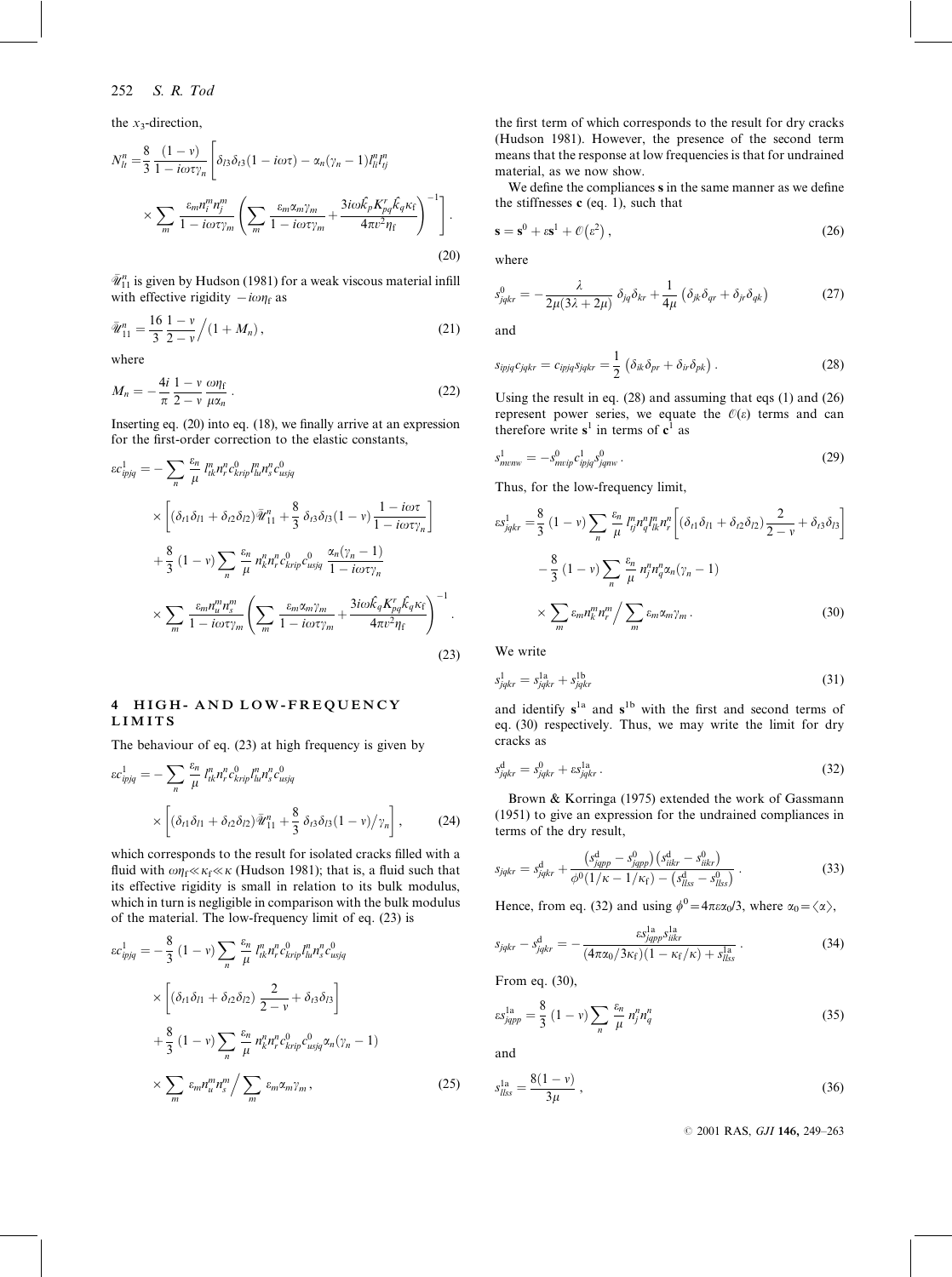therefore eq. (34) becomes

$$
s_{jqkr} - s_{jqkr}^{d} = -\frac{8}{3} (1 - v) \frac{2\kappa_f (1 - v)}{\pi \epsilon \alpha_0 \gamma_0} \sum_{n} \frac{\epsilon_n}{\mu} n_j^n n_q^n \sum_{m} \frac{\epsilon_m}{\mu} n_k^m n_r^m,
$$
\n(37)

where

$$
\gamma_0 = 1 - \frac{\kappa_f}{\kappa} + \frac{2\kappa_f(1-\nu)}{\pi\mu\alpha_0} \,. \tag{38}
$$

We note that  $\Sigma_m \varepsilon_m = \varepsilon$  and  $\Sigma_m \varepsilon_m \alpha_m = \varepsilon \alpha_0$ , provided that we assume that  $\varepsilon$  and  $\alpha$  are independently distributed parameters; then, from the definition of  $\gamma_m$  (eq. 15),  $\Sigma_m \varepsilon_m \alpha_m \gamma_m = \varepsilon \alpha_0 \gamma_0$  and hence, from eq. (30),

$$
\varepsilon s_{jqkr}^{1b} = -\frac{8}{3} \left( 1 - v \right) \frac{\mu}{\varepsilon \alpha_0 \gamma_0} \sum_n \frac{\varepsilon_n}{\mu} n_j^n n_q^n \alpha_n (\gamma_n - 1) \sum_m \frac{\varepsilon_m}{\mu} n_k^m n_r^m \,. \tag{39}
$$

We can neglect the term  $\kappa_f/\kappa$  in  $(\gamma_n-1)$  on the assumption that the maximum value of the aspect ratio,  $\alpha_{\text{max}}$ , satisfies the condition

$$
\alpha_{\text{max}} \ll \frac{4(1 - v^2)}{3\pi(1 - 2v)},\tag{40}
$$

which is consistent with our restriction to small aspect ratios provided that  $v \neq -1$ ; then the term  $\alpha_n(\gamma_n-1)$  in eq. (39) is independent of  $n$ , and eq. (39) reduces to the right-hand side of eq. (37) exactly, so the undrained moduli are given by

$$
s_{jqkr} = s_{jqkr}^d - \frac{8}{3} (1 - v) \frac{2\kappa_f (1 - v)}{\pi \varepsilon \alpha_0 \gamma_0} \sum_n \frac{\varepsilon_n}{\mu} n_j^n n_q^n \sum_m \frac{\varepsilon_m}{\mu} n_k^m n_r^m.
$$
\n(41)

This is identical to eq. (30) for the low-frequency limit for connected cracks, showing that, at low frequencies, connected cracks respond at each point in exactly the same way as the same material under static, undrained conditions.

## 5 CONTINUOUS LIMIT

Having developed the theory from a discrete perspective, we shall henceforth assume a continuous limit:  $\Sigma_n F(n)$  in eq. (23) is replaced by

$$
\int_{\alpha=0}^{\infty} \int_{a=0}^{\infty} \int_{\theta=0}^{\pi} \int_{\phi=0}^{2\pi} F(\phi, \theta, a, \alpha) f_{\alpha} f_a f_{\mathbf{n}} \sin \theta d\phi d\theta da d\alpha \tag{42}
$$

for any function F, where  $f_{\alpha}$ ,  $f_a$  and  $f_{\bf{n}}$  are the probability distribution functions of the random variables  $\alpha$ , a and **n** (defined by polar angles  $\phi$  and  $\theta$ ) respectively. We shall assume that these distributions are independent of one another, for the purpose of separately assessing their effects on seismic anisotropy. More realistically perhaps, one would expect aspect ratio to depend upon orientation, with cracks parallel to the direction of maximum principal stress having a larger mean aspect ratio than those perpendicular to it. Gibson & Toksöz (1990) developed a model of a probability density function for crack orientation with an aspect ratio distribution included. Their results from the inversion of velocity measurements are generally good, although there is an implied non-uniqueness of inversion.

### Interconnected nearly aligned cracks 253

Prior to the exposure to stress, a rock will have a generally isotropic background distribution of cracks (David et al. 1999). Stress will induce further cracking, which will be of an anisotropic nature (Menéndez et al. 1999), and thus a more accurate description of crack distributions within a rock may be obtained by representing the crack distribution as the sum of an isotropic and an anisotropic part.

For a given aspect ratio, the crack radius  $a_n$  only appears within the term  $\varepsilon_n$  in eq. (23), so that in the continuous limit it occurs in the form of  $\langle a^3 \rangle$  only, and thus  $\varepsilon_n$  may be replaced everywhere by e.

## 6 ALIGNED CRACKS

If we take the limit in which the cracks are fully aligned and of identical aspect ratio, we find that  $c^1$  is given by eq. (3), with

$$
\bar{u}_{11} = \frac{16}{3} \frac{1 - v}{2 - v} / (1 + M^{\text{align}}), \qquad (43)
$$

$$
\bar{\mathscr{U}}_{33} = \frac{8}{3} (1 - v) / (1 + K^{\text{align}})
$$
 (44)

and

$$
M^{\text{align}} = -\frac{4i}{\pi} \frac{1 - v}{2 - v} \omega \tau P^m, \qquad (45)
$$

$$
K^{\text{align}} = \left(\frac{2\kappa_f(1-\nu)}{\pi\mu\alpha_0} - \frac{\kappa_f}{\kappa}\right) \left(1 + \frac{i\omega\tau P^k}{1 + (\omega\tau)^2 P^k}\right)^{-1},\tag{46}
$$

where

$$
P^{m} = \frac{\eta_{\rm f}}{\mu \alpha_{0} \tau} \tag{47}
$$

and

$$
P^k = \frac{3\kappa_f \hat{k}_p K_{pq}^r \hat{k}_q}{4\pi \epsilon \alpha_0 v^2 \tau \eta_f} \,. \tag{48}
$$

The quantity  $\omega \tau P^m$  is identical to the intracrack viscosity parameter  $P<sub>n</sub>$  of Pointer *et al.* (2000), who estimated that, with the fluid properties of oil or water, its effect is negligible for seismological applications for both aligned and randomly oriented cracks.

We have written the expressions in eqs (45) and (46) in terms of  $\omega \tau$ , which is the short-range diffusion parameter  $P_{\rm{srd}}$  of Pointer *et al.* (2000) and the quantity  $\omega \tau P^k$  is  $3/4\pi$  times the long-range diffusion parameter  $P_{lrd}$  of Pointer *et al.* (2000). Apart from the presence of an additional term—the  $\kappa_f/\kappa$  term, neglected by Hudson et al. (1996)—this result is identical to the aligned limit of the expression derived for non-aligned cracks by Hudson et al. (1996). Both of these expressions for aligned cracks with identical aspect ratio differ from that given by Hudson et al. (1996) in the value of the parameter  $K^{\text{align}}$ ; the formula given by Hudson et al. (1996) is

$$
K^{\text{align}} = \frac{2\kappa_f(1-\nu)}{\pi\mu\alpha_0} \left(1 - i\omega\tau P^k\right)^{-1},\tag{49}
$$

which ignores the term  $(\omega \tau)^2 P^k$  and uses the opposite sign convention on the temporal derivative. This difference arises as a result of the failure of the aligned cracks result (Hudson et al. 1996) to account for any local fluid flow (note that  $\omega \tau P^k$  is independent of  $\tau$ ).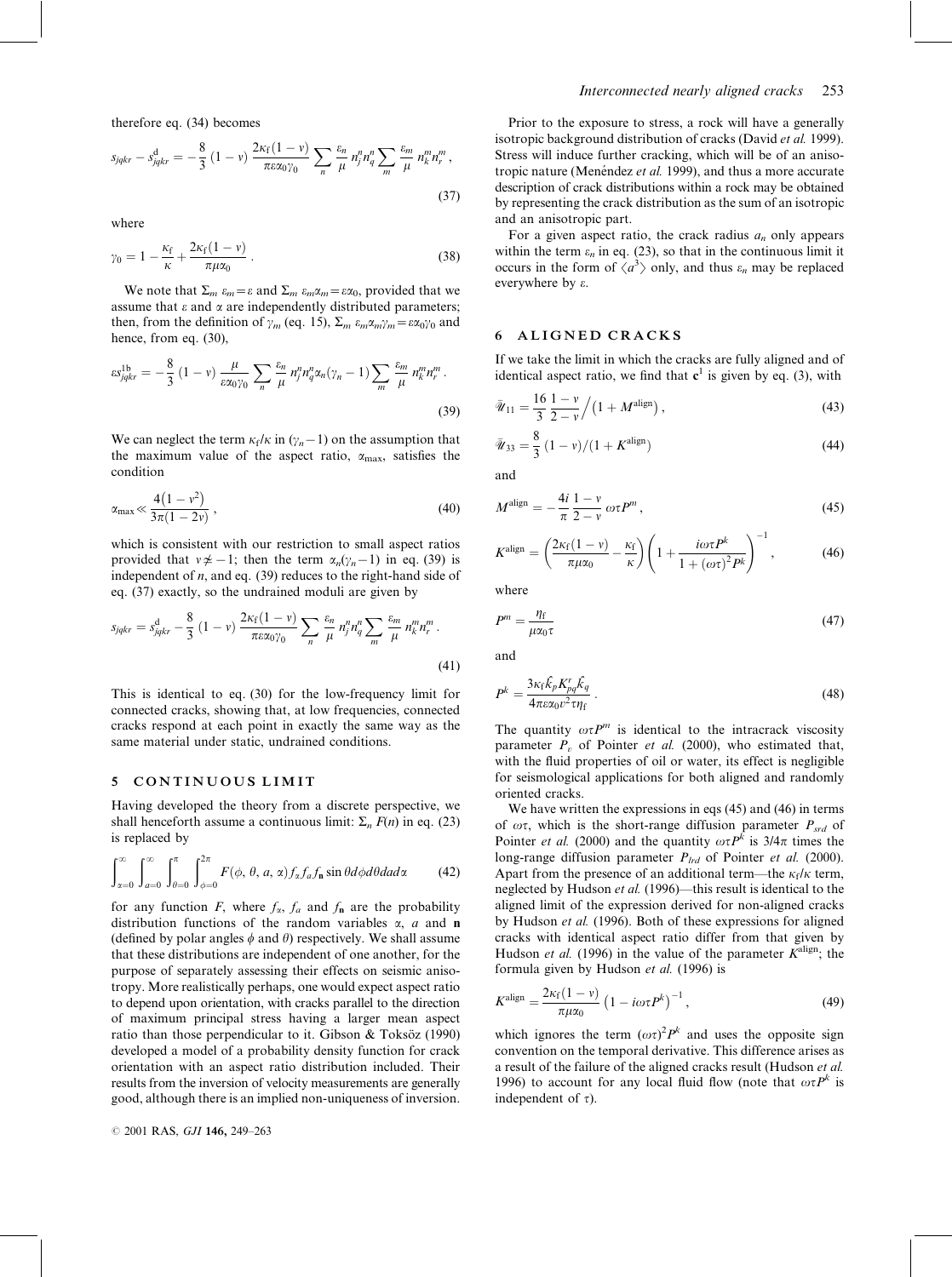We see from eq. (46) that in either of the limits  $\omega\tau \rightarrow 0$  or  $\omega\tau\rightarrow\infty$ .

$$
K^{\text{align}} \to \frac{2\kappa_f(1-\nu)}{\pi\mu\alpha_0} - \frac{\kappa_f}{\kappa} \,,\tag{50}
$$

which is the result for isolated cracks filled with a fluid with  $\omega n_f \ll \kappa_f \ll \kappa$  (Hudson 1981). The inclusion of local crack-tocrack flow gives the expected result at high frequencies, but at very low frequencies the cracks still act as if isolated for the reasons given earlier.

#### 7 VARIABLE ASPECT RATIO

To begin with, we assume that the cracks are fully aligned, hence

$$
f_{\mathbf{n}}(\theta, \phi | \theta_0, \phi_0) = \delta(\theta - \theta_0)\delta(\phi - \phi_0)/\sin \theta, \qquad (51)
$$

and consider the effects of variable aspect ratio only. Let us further assume that  $\theta_0=0$ , so that all the cracks now have normals in the  $x_3$ -direction. Eq. (23) now takes a form identical to that of eq. (3),

$$
c_{ipjq}^1 = -\frac{1}{\mu} c_{k3ip}^0 c_{l3jq}^0 \tilde{\mathcal{U}}_{kl} , \qquad (52)
$$

where  $\{\tilde{\psi}_{ii}\}\$ is a diagonal matrix with

$$
\tilde{\mathcal{U}}_{11} = \tilde{\mathcal{U}}_{22} = \frac{16}{3} \frac{1 - v}{2 - v} / (1 + M'),\tag{53}
$$

$$
\tilde{\mathscr{U}}_{33} = \frac{8}{3} (1 - v) F_1 / (1 + K') \tag{54}
$$

and

$$
M' = -\frac{4i}{\pi} \frac{1 - v}{2 - v} \omega \tau P^{m} E(m) \left[ 1 + \frac{4i}{\pi} \frac{1 - v}{2 - v} \omega \tau P^{m} E(m) \right]^{-1}, \quad (55)
$$
  

$$
K' = (\gamma_0 - 1)
$$

$$
\times \left[1 + \frac{i\omega\tau P^{k} + (F_{2} - F_{1})\frac{1 + (\kappa_{f}/\kappa)(\gamma_{0} - 1)^{-1}}{1 - i\omega\tau\gamma_{0}}}{F_{1} - (F_{2} - F_{1})\frac{i\omega\tau(1 - \kappa_{f}/\kappa) + (\kappa_{f}/\kappa)(\gamma_{0} - 1)^{-1}}{1 - i\omega\tau\gamma_{0}}} + (\omega\tau)^{2}P^{k}\right]^{-1}.
$$
\n(56)

We have defined here two functions that depend upon the probability distribution function of  $\alpha$ ,

$$
F_1 \equiv (1 - i\omega\tau\gamma_0) \int_0^\infty \frac{f_x d\alpha}{1 - i\omega\tau\gamma} = \frac{1 - i\omega\tau\gamma_0}{(1 - i\omega\tau(1 - \kappa_f/\kappa))^2}
$$

$$
\times \left[1 - i\omega\tau\left(1 - \frac{\kappa_f}{\kappa}\right) + i\omega\tau\left(\gamma_0 - 1 + \frac{\kappa_f}{\kappa}\right)E(k)\right]
$$
(57)

and

$$
F_2 \equiv \frac{1 - i\omega\tau\gamma_0}{\alpha_0} \int_0^\infty \frac{\alpha f_x d\alpha}{1 - i\omega\tau\gamma}
$$
  
= 
$$
\frac{1 - i\omega\tau\gamma_0}{\left(1 - i\omega\tau\left(1 - \kappa_f/\kappa\right)\right)^3} \left[ \left(1 - i\omega\tau\left(\frac{1 - \kappa_f}{\kappa}\right)\right)^2 + i\omega\tau\left(\gamma_0 - 1 + \frac{\kappa_f}{\kappa}\right) \left(1 - i\omega\tau\left(1 - \frac{\kappa_f}{\kappa}\right)\right) - (\omega\tau)^2 \left(\gamma_0 - 1 + \frac{\kappa_f}{\kappa}\right)^2 E(k) \right],
$$
 (58)

where

$$
E(y) = \alpha_0 \left\langle \frac{1}{\alpha + \alpha_0 y} \right\rangle, \tag{59}
$$

and the parameters of the distribution are chosen such that  $\langle \alpha \rangle = \alpha_0$ . Finally,

$$
k = -\frac{2\kappa_f(1-\nu)}{\pi\mu\alpha_0} \frac{i\omega\tau}{1 - i\omega\tau(1 - \kappa_f/\kappa)}
$$
(60)

and

$$
m = -\frac{4i}{\pi} \frac{1 - v}{2 - v} \omega \tau P^{m}.
$$
 (61)

We can generalize this result to the case of arbitrary values of  $\theta_0$  and  $\phi_0$ , letting the normal to the cracks be  $\mathbf{n}^0 = (\sin \theta_0 \cos \phi_0, \sin \theta_0 \cos \phi_0)$  $\sin \theta_0 \sin \phi_0$ ,  $\cos \theta_0$ <sup>T</sup>,

$$
c_{ipjq}^1 = -\frac{1}{\mu} n_r^0 c_{krip}^0 n_s^0 c_{lsjq}^0 \tilde{U}_{kl} ,
$$
 (62)

where  $\{\tilde{U}_{ii}\}\$ is just the rotation of  $\{\tilde{\mathcal{U}}_{ii}\}\$ to the new axes and is given by

$$
\tilde{U}_{ij} = \left(\delta_{ij} - n_i^0 n_j^0\right) \tilde{\mathcal{U}}_{11} + n_i^0 n_j^0 \tilde{\mathcal{U}}_{33},\tag{63}
$$

with  $\tilde{W}_{11}$  and  $\tilde{W}_{33}$  given as above (eqs 53 and 54).

## 7.1 Modelling the distribution

Our theory restricts us to consider  $\alpha \ll 1$  only, so we look for distributions with a finite range and a small mean. For this we have chosen a generalized form of the Beta distribution (e.g. Ross 1989), Beta $(u, p, q)$ , with a probability density function (pdf)

$$
f_{\alpha}(\alpha|u, p, q) = \frac{1}{u \mathbf{B}(p, q)} \left(\frac{\alpha}{u}\right)^{p-1} \left(1 - \frac{\alpha}{u}\right)^{q-1} \quad \text{for}
$$
  
 
$$
0 \le \alpha \le u, \quad \text{with} \quad p, q > 0,
$$
 (64)

and  $B(x, y)$  is the Beta function (e.g. Carrier *et al.* 1983). The three parameters  $p$ ,  $q$  and  $u$  allow us considerable flexibility with our model and in particular we may choose them such that the pdf closely resembles observational results (Hay et al. 1988).

We wish to fit the parameters of the distribution such that

$$
\langle \alpha \rangle = \alpha_0, \nVar(\alpha) = \langle \alpha^2 \rangle - \langle \alpha \rangle^2 - (\delta \alpha_0)^2
$$
\n(65)

$$
\mathbf{Var}(\mathbf{x}) = \langle \mathbf{x} \rangle \quad \langle \mathbf{x} \rangle = (\mathbf{Var}(y)),
$$

for some  $\delta$ . Thus we choose p and q such that

$$
p = \frac{u - \alpha_0 - \alpha_0 \delta^2}{u \delta^2},
$$
  
\n
$$
q = \frac{u - \alpha_0}{\alpha_0} p.
$$
\n(66)

Our choice of  $\delta$  will dictate the spread of the distribution and  $u = \alpha_{\text{max}}$ , the maximum value of  $\alpha$  that can be achieved.

Choosing  $u=0.2$ ,  $\alpha_0=0.00837$  and  $\delta=0.703$  ensures that our probability density function resembles the results of Hay et al. (1988) (see Fig. 2) based upon a truncation of the data provided in Hay (1988), where the larger aspect ratio values have been ignored. For  $\alpha$  greater than some critical value much less than  $u$ , the pdf is effectively zero; it is not surprising, therefore, that variations in  $u$  have a negligible effect upon the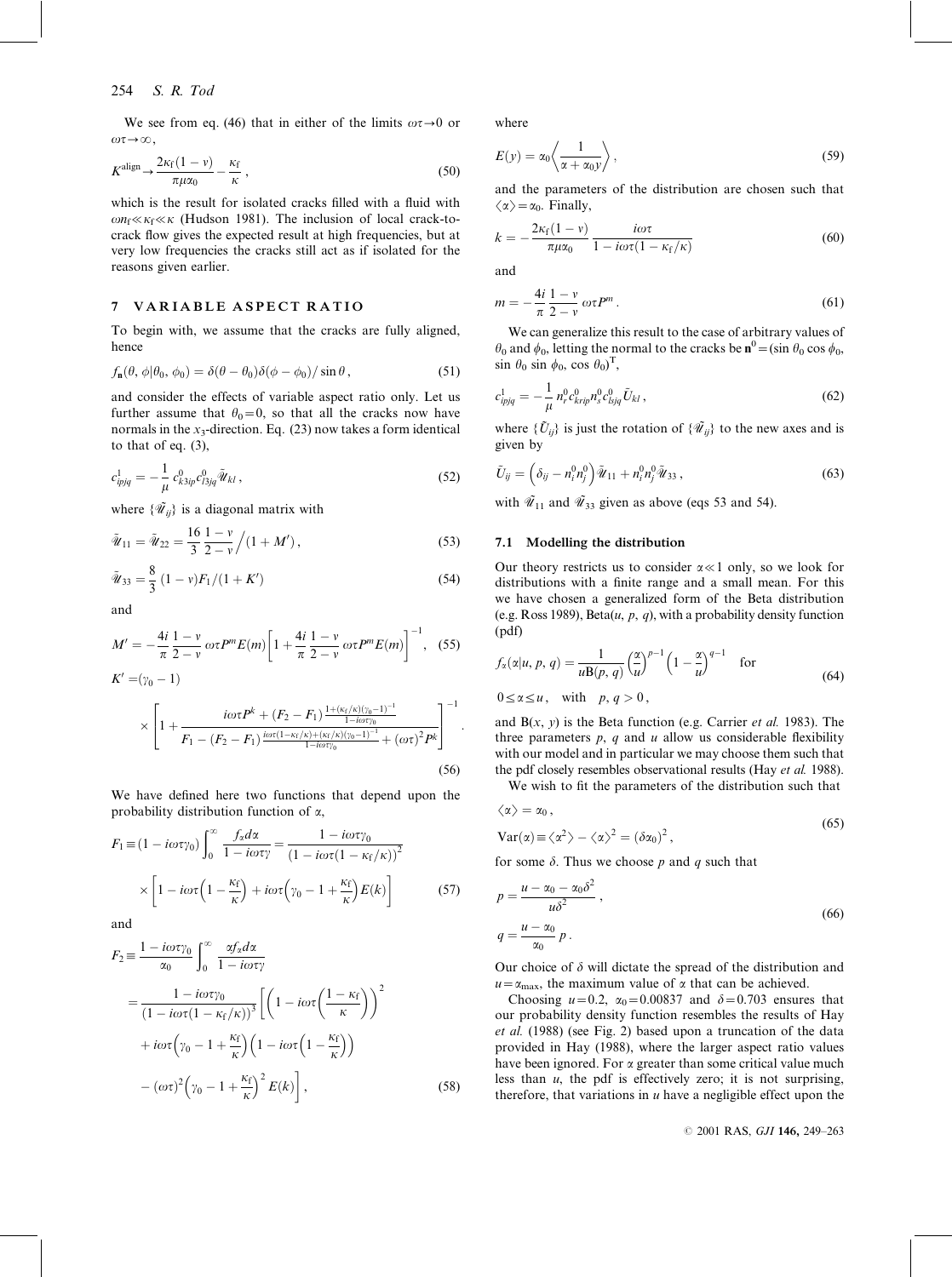

Figure 2. The generalized Beta distribution, with mean  $\alpha_0 = 0.00837$ , variance governed by  $\delta = 0.703$  and width  $u = 0.2$  (solid line),  $u = 0.5$ (long dashes), and the Gamma distribution governed by the same values of  $\alpha_0$  and  $\delta$  (medium dashes) to approximate the sum of the crack aspect ratio observations for grain boundary, intergranular and intragranular cracks of Hay et al. (1988) (bars).

values of the elastic constants—while there is a very small observable difference between the Beta distribution with  $u=0.2$ and 0.5 (Fig. 2), there is no discernible difference between the resulting components of the stiffnesses (eq. 52)—so we replace eq. (64) with

$$
f_{\alpha}(\alpha|\alpha_0, \delta) = \lim_{u \to \infty} f_{\alpha}(\alpha|u, p, q)
$$
  
= 
$$
\frac{(\alpha_0 \delta^2)^{-1/\delta^2}}{\Gamma(1/\delta^2)} \alpha^{1/\delta^2 - 1} e^{-\alpha/\alpha_0 \delta^2}, \text{ for } 0 \le \alpha,
$$
 (67)

which is a Gamma $(1/\delta^2, 1/\alpha_0 \delta^2)$  distribution (Ross 1989), with  $\Gamma(z)$  the Gamma function (Carrier *et al.* 1983). Graphically, this looks almost identical to the Beta distribution with  $u=0.5$ (Fig. 2). With this choice of distribution, we have

$$
E(y) = \frac{1/\delta^2}{\Gamma(1/\delta^2)} \int_0^\infty \frac{x^{1/\delta^2 - 1} e^{-x}}{x + y/\delta^2} dx.
$$
 (68)

#### 7.2 Results

We start by choosing the parameters of the Gamma distribution such that it closely follows the measurements of Hay *et al.* (1988); thus  $\alpha_0$  = 0.00837 and  $\delta$  = 0.703. Furthermore, we shall use  $\varepsilon = 0.02$ ,  $v_P = 3.5 \times 10^3$  m s<sup>-1</sup>,  $v_S = 2.0 \times 10^3$  m s<sup>-1</sup> and  $\rho$ =2.2 × 10<sup>3</sup> kg m<sup>-3</sup> (average values that could correspond to a large number of possible matrix materials),  $\kappa_f = 2.25 \times 10^9$  Pa and  $\eta_f=10^{-3}$  Pa s (for water), thus  $v=0.258$  and  $\kappa_f/\kappa=0.148$ . We shall, for simplicity, assume that  $\{K_{pq}\} = K^r \delta_{pq}$  and use  $K' = 10^3$  mD ( $\simeq 10^{-12}$  m<sup>2</sup>), so that only the parameter  $\tau$  remains unknown in the expressions for  $P^m$  and  $P^k$  (eqs 47 and 48) respectively).

We start by considering the variation of Thomsen's parameters (see Appendix B) with the non-dimensional frequency  $\omega\tau$  and the constants  $P^k$  and  $P^m$ . From the definitions (eqs B1, B2 and B3),

$$
\varepsilon_T = \frac{4\varepsilon v}{1 - 2v} \mathcal{R}e(\tilde{\mathcal{U}}_{33}),\tag{69}
$$

$$
\delta_T = \varepsilon \left[ 2\Re(\tilde{\mathscr{U}}_{33}) - \frac{1 - 2v}{1 - v} \Re(\tilde{\mathscr{U}}_{11}) \right]
$$
(70)

© 2001 RAS, GJI 146, 249-263

and

$$
\gamma_T = \frac{\varepsilon}{2} \mathcal{R}_e(\tilde{\mathcal{U}}_{11}) \tag{71}
$$

to first order in crack density  $\varepsilon$ . Thus  $\varepsilon_T$  (a measure of the P-wave anisotropy) is independent of  $P<sup>m</sup>$  and, from Fig. 3(a), is described by a bell-shaped curve for lower values of  $P^k$  that develops a flat top for higher values, while  $\gamma_T$  (a measure of the SH-wave anisotropy) is independent of  $P^k$  and is described by a monotonically decreasing curve (see Fig. 3b);  $\delta_T$  depends upon both  $P^k$  and  $P^m$ .

We see from Fig. 3(a) that increasing  $P<sup>k</sup>$  results in an increase in the magnitude of the peak of  $\varepsilon_T$  up to a maximum reached at  $P^{k} \approx 10^{6}$  and a decrease in the value of  $\omega\tau$  at which the peak occurs, at approximately  $\omega \tau = (P^k)^{-1/2}$ —thus we see that the term  $(\omega \tau)^2 P^k$  dominates eq. (56). Increasing  $P^k$  still further does not change the peak value of  $\varepsilon_T$ , but broadens the range of  $\omega\tau$  within which  $\varepsilon_T$  is non-negligible.

From Fig. 3(b) it can be seen that an order of magnitude increase in the value of  $P<sup>m</sup>$  results in an order of magnitude decrease in the value of  $\omega\tau$  at which a transition is made from



Figure 3. (a) Thomsen's parameter  $\varepsilon_T$  as a function of non-dimensional frequency  $\omega\tau$  for  $P^k = 10$  (solid line),  $10^2$  (long dashes),  $10^3$  (medium dashes),  $10^4$  (short dashes),  $10^5$  (long dash-dot),  $10^6$  (short dash-dot) and  $10<sup>7</sup>$  (double dashes), with the Gamma distribution given in Fig. 2 for the aspect ratio and crack density  $\varepsilon = 0.02$ . (b) Thomsen's parameter  $\gamma_T$  as a function of non-dimensional frequency  $\omega\tau$  for  $P^m=10$  (solid line),  $10^2$  (long dashes),  $10^3$  (medium dashes),  $10^4$  (short dashes),  $10^5$ (long dash-dot),  $10^6$  (short dash-dot) and  $10^7$  (double dashes), with the Gamma distribution given in Fig. 2 for the aspect ratio and crack density  $\varepsilon=0.02$ .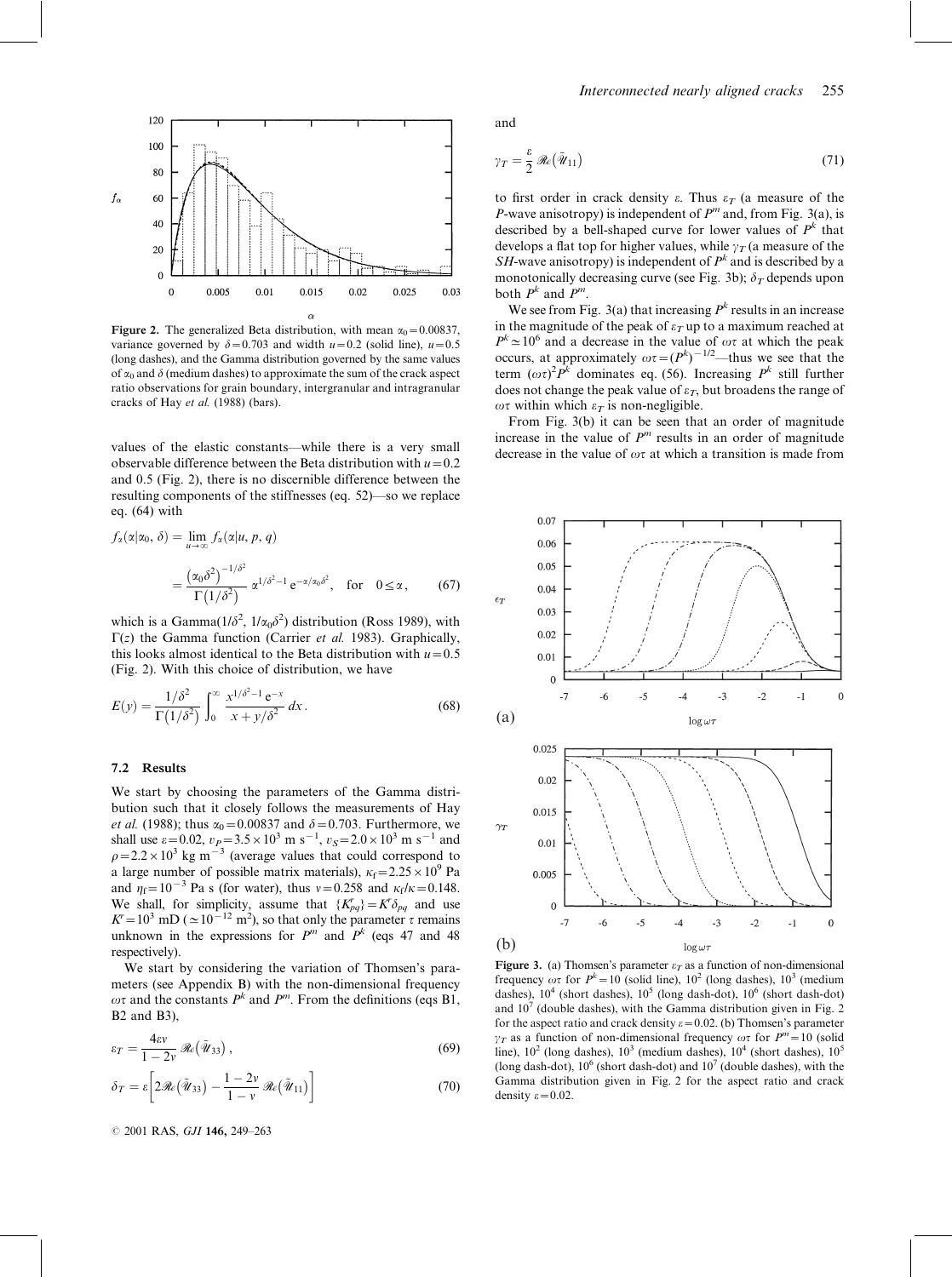the maximum to the minimum values of  $\gamma_T$  (as  $\omega \tau \rightarrow \infty$ ,  $E_m\to 0$  such that  $M'\to\infty$  and thus  $\tilde{\mathcal{W}}_{11}\to 0$ ) with the transition occurring over a range  $[0.1 (P<sup>m</sup>)<sup>-1</sup>, 10 (P<sup>m</sup>)<sup>-1</sup>]$  of  $\omega \tau$ .

We now consider the effect upon Thomsen's parameters of the distribution parameter  $\delta$  and the crack density  $\varepsilon$ . In Fig. 4(a) we consider the effect of  $\delta$  and  $\varepsilon$  upon  $\varepsilon_T$ , for  $P^k = 10^4$ . We see that a decrease in the variance of the distribution increases the value of  $\varepsilon_T$  at its peak—that is, it increases the degree of anisotropy, as we would expect. The greatest value of



Figure 4. (a) Thomsen's parameter  $\varepsilon_T$  as a function of non-dimensional frequency  $\omega \tau$  for  $P^k = 10^{\overline{4}}$ , with distribution parameter  $\delta = 0.703$  (solid line), 0 (long dashes) and 1.0 (medium dashes), and crack density  $\varepsilon$ =0.02, also with  $\delta$ =0.703,  $\varepsilon$ =0.0216 (short dashes) and 0.0182 (long dash-dot). (b) As (a), but with  $P<sup>k</sup> = 10<sup>8</sup>$ . (c) Thomsen's parameter  $\gamma_T$  as a function of non-dimensional frequency  $\omega\tau$  for  $P^m=10^2$ , with distribution parameter  $\delta = 0.703$  (solid line), 0 (long dashes) and 1.0 (medium dashes), and crack density  $\varepsilon = 0.02$ , also with  $\delta = 0.703$ ,  $\varepsilon$ =0.0216 (short dashes) and 0.0182 (long dash-dot).

 $\varepsilon_T$  is obtained for  $\delta = 0$ , where all the cracks have the same aspect ratio. Although this case corresponds to an anomalous result for the elastic moduli at low frequencies, we see that the behaviour of  $\varepsilon_T$  in the limit  $\delta \rightarrow 0$  is not remarkable. Away from the peak value, little change is seen in the value of  $\varepsilon_T$  when  $\delta$  is varied. Furthermore, we note that an increase in the crack density also serves to increase the peak value of  $\varepsilon_T$ —thus decreasing the variance from 0.703 to 0 (the aligned case) produces a result that is very similar to that achieved by increasing the crack density from 0.2 to 0.0216, and similarly, increasing the variance to 1.0 (an exponential distribution) is seen to be almost equivalent to decreasing the crack density to 0.0182.

So can we distinguish between the effects of the crack density  $\varepsilon$  and the variance of the aspect ratio distribution  $\delta$ ? At values of  $\omega\tau$  away from the peak value of  $\varepsilon_T$ , a change in  $\delta$  will not affect the value of  $\varepsilon_T$ , whereas an increase or decrease in  $\varepsilon$  will cause an increase or decrease, respectively, in  $\varepsilon_T$ ; however, this effect is barely discernible for such small changes in  $\varepsilon$  as those discussed above. For larger values of  $P^k$ , we are more able to distinguish between the two effects (see Fig. 4b), where now  $P^k = 10^8$ . Only a small change is seen in  $\varepsilon_T$  with  $\delta$ , but a notably different change is seen when adjusting the value of  $\varepsilon$ .

Fig. 4(c) shows how  $\gamma_T$  varies with  $\delta$  and  $\varepsilon$ , for  $P^m=10^2$ . We see that a reduction in the variance of the aspect ratio distribution will increase the value of  $\omega\tau$  at which the transition from the maximum to minimum values of  $\gamma_T$  begins, without affecting the point at which the minimum value is reached. This effect can be distinguished from changes in the value of  $\varepsilon$ , which clearly increases or decreases the maximum value of  $\gamma_T$  with  $\omega\tau$ as it is increased or decreased respectively.

The attenuation coefficients  $Q^{-1}$  for the three waves are defined in eqs (C13), (C14) and (C15); these are dependent upon the incident angle of a wave. For an incident wave parallel to the direction of the crack normals (and thus perpendicular to the cracks), the x<sub>3</sub>-direction, the change in  $Q_{qP}^{-1}$  with frequency is shown in Fig. 5(a) for different values of the parameter  $P^k$ and Fig. 5(b) for different values of  $\varepsilon$  and  $\delta$ . For values of  $P<sup>k</sup>$  smaller than about 10<sup>3</sup> there is a single peak in the value of  $Q_{qP}^{-1}$ . For sufficiently large  $P^k$  this peak remains at a fixed frequency and amplitude, while a second peak occurs at a frequency that decreases as  $P^k$  increases. Comparing Figs 3(a) and 5(a), we see that the frequencies at which the peaks in the attenuation parameter  $Q_{qP}^{-1}$  occur coincide with the frequencies of the maximum gradient in the corresponding plot of  $\varepsilon_T$ . A change in  $\varepsilon$  clearly changes the magnitude of both peaks (see Fig. 5b) and a change in  $\delta$  produces a larger change in the magnitude of the higher-frequency peak than it does in the lower-frequency peak. Indeed, for larger values of  $P^k$ , a change in  $\delta$  has no effect on the magnitude of the low-frequency peak. Thus, we can always adjust the value of  $\varepsilon$  to mimic the effect on the high-frequency peak in  $Q_{qP}^{-1}$  of a change in  $\delta$ , but both peaks cannot be simultaneously matched. The relative heights of the two peaks should be able to give us an indication of the value of  $\delta$ , assuming that both frequencies are seismically possible. At an incident angle parallel to the cracks,  $Q_{ap}^{-1}$  shows a similar variation with the parameters  $P^k$ ,  $\varepsilon$  and  $\delta$ , but is of an order of magnitude smaller (not shown).

Being able to distinguish between the effects of  $\delta$  and  $\varepsilon$ on  $Q_{qSH}^{-1}$  is far less likely (see Fig. 6). The frequency at which the peak in  $Q_{qSH}^{-1}$  occurs coincides with the frequency at which the corresponding plot of  $\gamma_T$  has a maximum gradient (see Fig. 3b).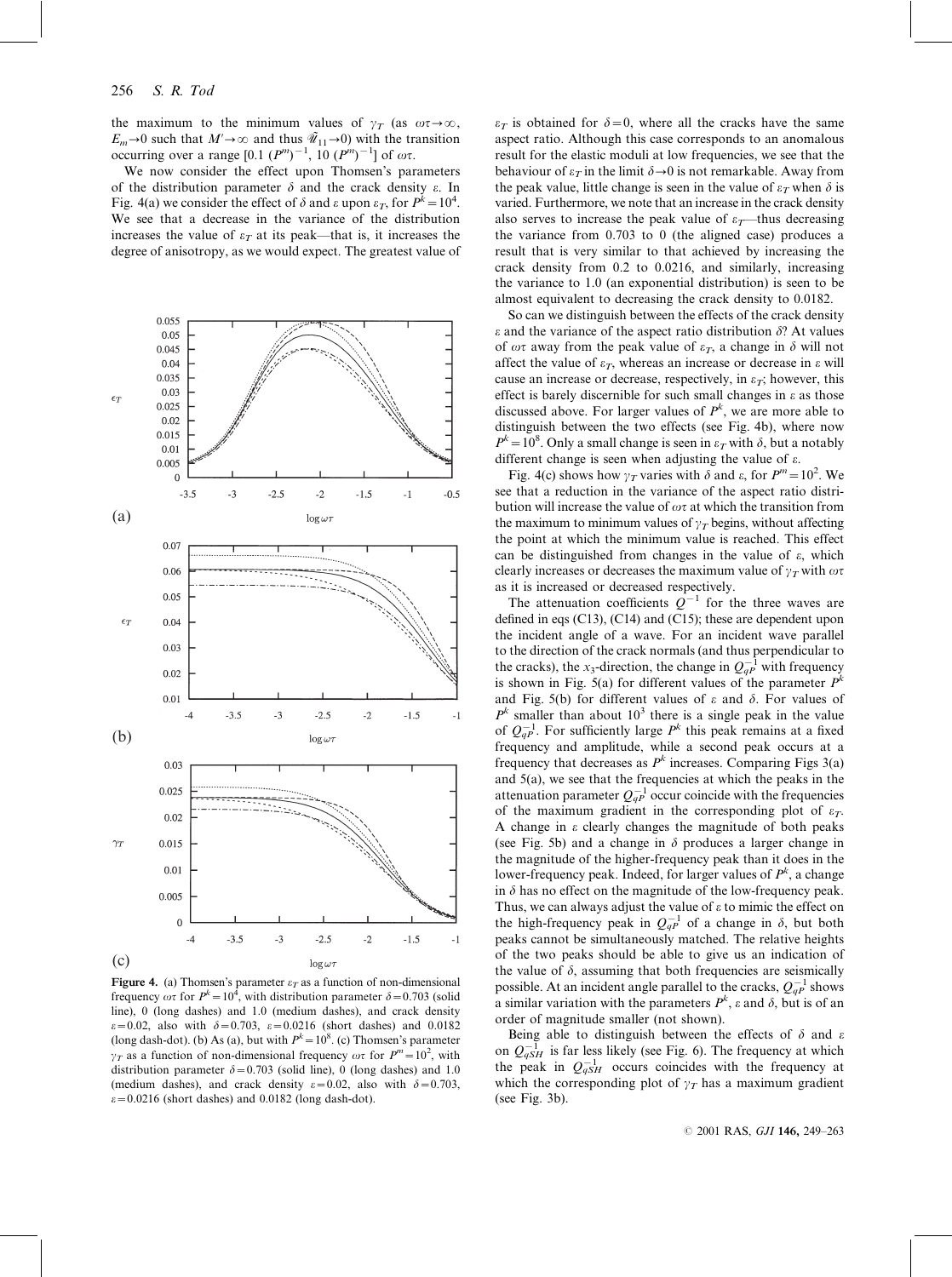

**Figure 5.** (a) The *P*-wave attenuation parameter  $Q_{ap}^{-1}$  for an incident wave perpendicular to the cracks as a function of non-dimensional frequency  $\omega\tau$  for  $P^k = 10^2$  (solid line), 10<sup>4</sup> (long dashes), 10<sup>6</sup> (medium dashes) and  $10^8$  (short dashes), with  $\varepsilon = 0.02$  and the Gamma distribution given in Fig. 2 for the aspect ratio. (b) The P-wave attenuation parameter  $Q_{qP}^{-1}$  for an incident wave perpendicular to the cracks as a function of non-dimensional frequency  $\omega\tau$  for  $P^k = 10^4$ , with distribution parameter  $\delta = 0.703$  (solid line), 0 (long dashes) and 1.0 (medium dashes), and crack density  $\varepsilon = 0.02$ , also with  $\delta = 0.703$ ,  $\varepsilon$ =0.024 (short dashes) and 0.0173 (long dash-dot).

#### 8 VARIABLE ORIENTATION

We shall now consider the effects of allowing the orientation of the crack normals to vary while keeping  $\alpha$  constant; thus

$$
f_{\alpha}(\alpha|\alpha_0) = \delta(\alpha - \alpha_0). \tag{72}
$$



Figure 6. The SH-wave attenuation parameter  $Q_{qSH}^{-1}$  for an incident wave perpendicular to the cracks as a function of non-dimensional frequency  $\omega\tau$  for  $P^m = 10^2$ , with distribution parameter  $\delta = 0.703$  (solid line), 0 (long dashes) and 1.0 (medium dashes), and crack density  $\varepsilon$ =0.02, also with  $\delta$ =0.703,  $\varepsilon$ =0.0245 (short dashes) and 0.017 (long dash-dot).

© 2001 RAS, GJI 146, 249-263

We find that

$$
c_{ipjq}^1 = -\frac{1}{\mu} c_{krip}^0 c_{usjq}^0 T_{krus} , \qquad (73)
$$

where

$$
T_{krus} = \left[ (\delta_{t1}\delta_{l1} + \delta_{t2}\delta_{l2})\bar{\mathcal{U}}_{11} + \frac{8}{3}\delta_{t3}\delta_{l3}(1-\nu)\frac{1-i\omega\tau}{1-i\omega\tau\gamma_0} \right] \Omega_{tkrhus}
$$

$$
-\frac{8}{3}(1-\nu)\frac{\gamma_0-1}{1-i\omega\tau\gamma_0} \Pi_{kr}\Pi_{us}[\gamma_0 + i\omega\tau P^k(1-i\omega\tau\gamma_0)]^{-1},
$$

$$
(74)
$$

$$
\Omega_{tkrlus} = \int_{\theta=0}^{\pi} \int_{\phi=0}^{2\pi} l_{tk} n_r l_{lu} n_s f_{\mathbf{n}} \sin \theta d\phi d\theta \tag{75}
$$

and

$$
\Pi_{kr} = \int_{\theta=0}^{\pi} \int_{\phi=0}^{2\pi} n_k n_r f_n \sin \theta d\phi d\theta.
$$
 (76)

 $\bar{\mathcal{U}}_{11}$  is given by

$$
\bar{u}_{11} = \frac{16}{3} \frac{1 - v}{2 - v} / (1 + M), \qquad (77)
$$

$$
M = -\frac{4i}{\pi} \frac{1 - v}{2 - v} \omega \tau P^{m}.
$$
\n(78)

#### 8.1 Modelling the distribution

We shall make the assumption that the crack distribution is rotationally symmetric—that is, the cracks are uniformly distributed with respect to  $\phi$ —and consider distributions for n that are concentrated around a mean orientation. We use the Watson distribution (Mardia 1972; Fisher et al. 1987), a bipolar distribution, such that

$$
f_{\mathbf{n}} = \frac{b(k)}{2\pi} e^{k(\sin \theta \sin \theta_0 \cos(\phi - \phi_0) + \cos \theta \cos \theta_0)^2} \quad \text{for}
$$
  
 
$$
0 \le \theta \le \pi/2, \ 0 \le \phi \le 2\pi \text{ and } k \ge 0,
$$
 (79)

where

$$
b(k) = 1 \bigg/ \bigg( \int_0^1 e^{kt^2} dt \bigg)
$$
\n(80)

and we have restricted the range of  $\theta$  to half that given in the original definition of the distribution, to avoid any ambiguity in the definition of crack-normal orientation (as Peacock & Hudson 1990). We shall take  $\theta_0=0$  so that the mean orientation of the normal,  $\mathbf{n}^0 = (0, 0, 1)^T$ , is along the x<sub>3</sub>-axis, and the resulting effective medium is vertically transversely isotropic.

The parameter  $k$  is a measure of the variance of the distribution,

$$
Var(\mathbf{n}) \equiv \left\langle \left| \mathbf{n} - \mathbf{n}^0 \right|^2 \right\rangle = 2 - 2I_{1,1}, \qquad (81)
$$

where the integral  $I_{m,n}$  is defined by eq. (D1).  $k=0$  corresponds to a uniform (isotropic) distribution and as  $k \rightarrow \infty$  the distribution approaches a delta-like function (eq. 51), so that the cracks are fully aligned. With this distribution, we find that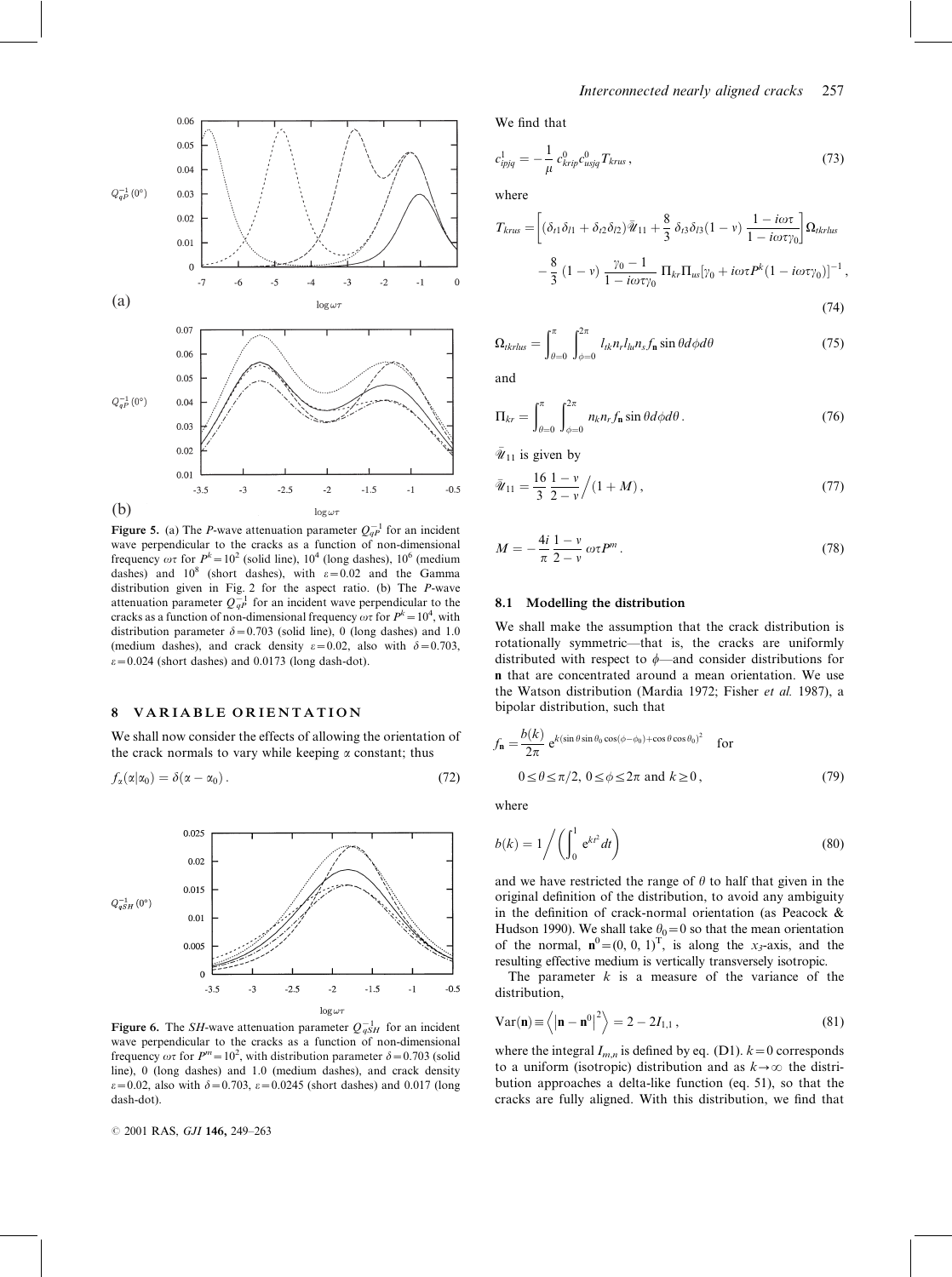$\{\Pi_{kr}\}\$ is diagonal, with

$$
\Pi_{11} = \Pi_{22} = \frac{1}{2} I_{3,0},\tag{82}
$$

 $\Pi_{33} = I_{1,2}$ .

To evaluate the components of  $\{\Omega_{tkrlus}\}\$  we must find  $\{l_{ii}\}\$ , given that

$$
l_{3i} = n_i, \quad l_{ji} n_i = \delta_{j3} \,. \tag{83}
$$

The rotation  $\{l_{ii}\}\$ is given by Fisher *et al.* (1987) as

$$
\{l_{ij}\} = \begin{pmatrix}\n\cos\theta\cos\phi\cos\psi - \sin\phi\sin\psi & \cos\theta\sin\phi\cos\psi + \cos\phi\sin\psi & -\sin\theta\cos\psi \\
-\cos\theta\cos\phi\sin\psi - \sin\phi\cos\psi & -\cos\theta\sin\phi\sin\psi + \cos\phi\cos\psi & \sin\theta\sin\psi \\
\sin\theta\cos\phi & \sin\theta\sin\phi & \cos\theta\n\end{pmatrix},
$$
\n(84)

where  $\psi$  represents an arbitrary rotation about the x<sub>3</sub>-axis.  ${T_{krus}}$  (eq. 74) is independent of the angle  $\psi$ , and those elements of  $\{\Omega_{tkrlus}\}\$  that contribute to  $\{T_{krus}\}\$  are given in Appendix D.

#### 8.2 Results

The effect upon Thomsen's parameters of the crack orientation distribution is now considered. We examine how they vary with  $\omega \tau$ ,  $P^k$ ,  $P^m$ ,  $\varepsilon$  and the distribution parameter k. We use the same values of all of the parameters as with the variable aspect ratio model.

We no longer have such simple expressions for Thomsen's parameters as eqs (69), (70) and (71), while  $\gamma_T$  remains independent of the parameter  $P^k$ , and  $\varepsilon_T$  now depends upon both  $P^k$  and  $P^m$ , as does  $\delta_T$ , as before. When  $k=0.0$ , the distribution of crack-normal orientations is uniform (i.e. isotropic) and all of Thomsen's parameters are identically zero. For  $k=10.0$ , the distribution of crack-normal orientations about the mean is given in Fig. 7, and with  $P^m = 10^4$ , the variation of  $\varepsilon_T$  with  $\omega\tau$  for a range of values of  $P^k$  is shown in Fig. 8(a). We note that Figs 8(a) and 3(a) look very similar; however, it is not now until  $P_k=10^7$ that  $\varepsilon_T$  reaches its largest peak value. The peak values obtained are less than the corresponding ones in Fig. 3(a).

By choosing a different value of  $P<sup>m</sup>$ , we would have made only a minimal difference to Fig. 8(a). A smaller value of  $P<sup>m</sup>$ would result in a larger value for  $\varepsilon_T$ , but only for smaller values



Figure 7. Azimuthally symmetric crack-normal orientation distribution with variance governed by the parameter  $k=10.0$  (solid line) and  $k=1.0$  (long dashes).



Figure 8. (a) Thomsen's parameter  $\varepsilon_T$  as a function of non-dimensional frequency  $\omega \tau$  with  $P^m=10^4$  and the same values of  $P^k$  as in Fig. 3(a) with orientation distribution as in Fig. 7. (b) Thomsen's parameter  $\gamma_T$ as a function of non-dimensional frequency  $\omega\tau$  with the same values of  $P<sup>m</sup>$  as in Fig. 3(b) and distribution as in Fig. 7.

of  $P^k$ , whereas a larger value of  $P^m$  would reduce  $\varepsilon_T$  for the larger values of  $P^k$ —these effects would be difficult to distinguish from either a larger value of the distribution parameter  $k$  or a more tightly concentrated distribution or an increased crack density e.

In Fig. 8(b) we show the variation of  $\gamma_T$  with P<sup>m</sup> (independent of  $P^k$ ); compare this with Fig. 3(b). Certainly there is a considerable similarity, as with  $\varepsilon_T$ ; however, for  $P^m=10^4$  and higher, the transition from the maximal to minimal values of  $\gamma_T$ occurs over a larger range of  $\omega\tau$  than for the variable aspect ratio model; indeed, for  $P^m$  higher than  $10^4$ ,  $\gamma_T$  appears to reach a non-zero minimal value before finally approaching zero at higher values of  $\omega \tau$ .

For the choice of parameters  $P^k = 10^4$  and  $P^m = 10^4$ , the effect on  $\varepsilon_T$  of a change in k is indistinguishable from a change in  $\varepsilon$ , except perhaps at low frequencies. From Fig. 9(a) it is seen that increasing  $k$  to infinity (the fully aligned limit) appears identical to increasing the crack density to  $\varepsilon = 0.0242$ , while decreasing k to 1.0 appears indistinguishable from decreasing  $\varepsilon$ to 0.0034. Altering the value of  $P^k$  or  $P^m$  does not increase the difference between the effect on  $\varepsilon_T$  of changes in k and  $\varepsilon$ .

For a smaller value of  $k$ , the difference between Figs  $8(b)$ and  $3(b)$  is amplified, while for a larger value of k, Fig. 8(b) becomes indistinguishable from Fig. 3(b)—compare the long dashed lines in Figs 4(c) and 9(b). This is as we would expect, that a very small perturbation in either the crack-normal or aspect ratio distributions from the perfectly aligned identical aspect ratio limit would be indistinguishable.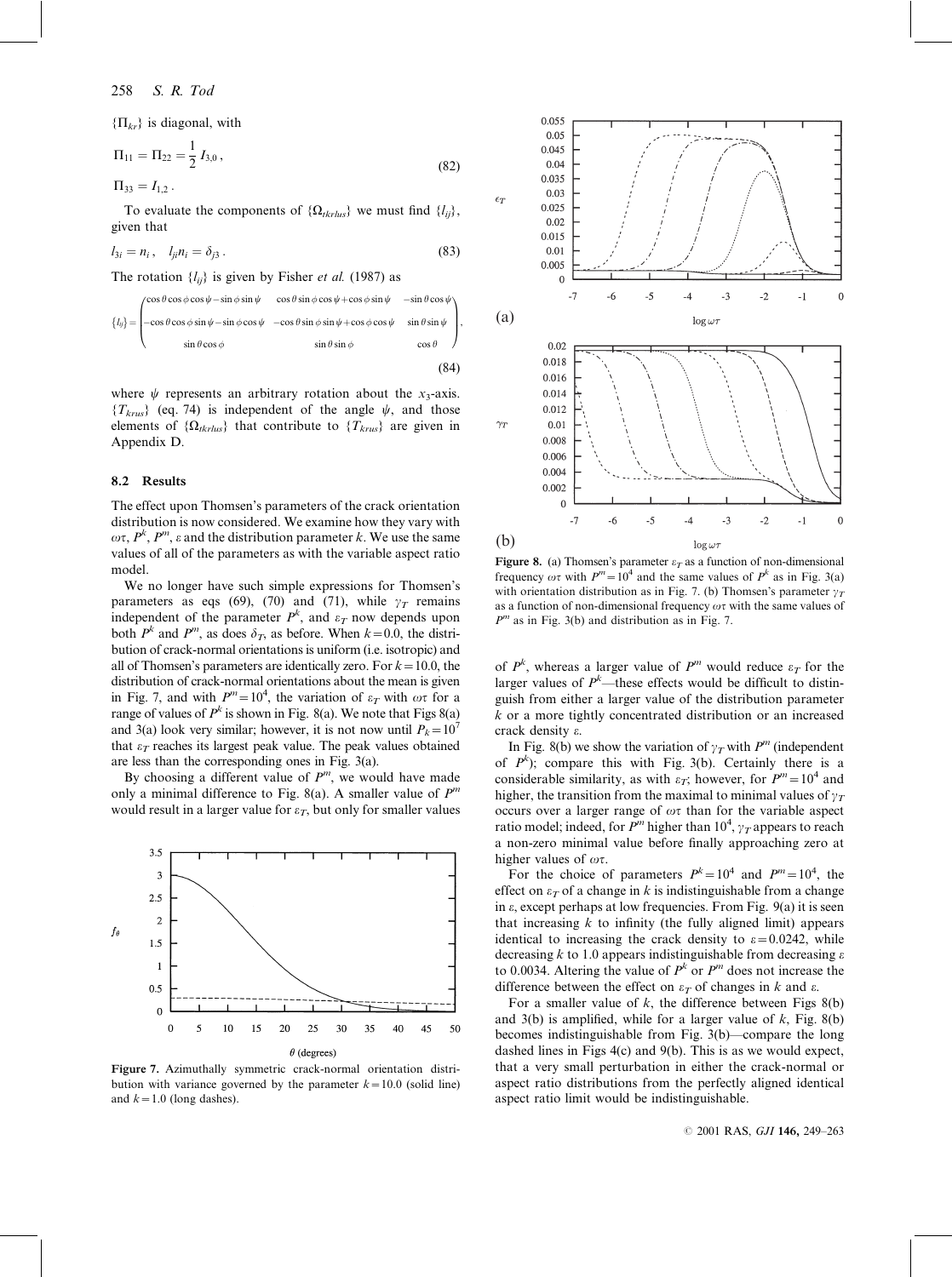

Figure 9. (a) Thomsen's parameter  $\varepsilon_T$  as a function of non-dimensional frequency  $\omega\tau$  for  $P^k = 10^4$  and  $P^m = 10^4$ , with distribution parameter  $k=10.0$  (solid line),  $\infty$  (long dashes) and 1.0 (medium dashes), and crack density  $\varepsilon = 0.02$ , also with  $k = 10.0$ ,  $\varepsilon = 0.0242$  (short dashes) and 0.0034 (long dash-dot). (b) Thomsen's parameter  $\gamma_T$  as a function of non-dimensional frequency  $\omega \tau$  for  $P^m=10^2$  with distribution parameter  $k=10.0$  (solid line),  $\infty$  (long dashes) and 1.0 (medium dashes), and crack density  $\varepsilon = 0.02$ , also with  $k = 10.0$ ,  $\varepsilon = 0.0242$  (short dashes) and 0.0034 (long dash-dot).

A change in  $k$  is distinguishable from a change in  $\varepsilon$ , although only at higher frequencies (see Fig. 9b), where at low frequencies increasing  $k$  to infinity appears equivalent to increasing  $\varepsilon$  to 0.242 and decreasing  $k$  to 1.0 is almost equivalent to decreasing  $\varepsilon$  to 0.0034. The *P*-wave attenuation coefficient,  $Q_{qP}^{-1}$ , also shows similar behaviour for this model as it does for the variable aspect ratio model (see Fig. 10a). A change in the value of  $P<sup>m</sup>$  would alter this figure marginally for the smaller values of  $P^k$  only.

The change in  $Q_{qP}^{-1}$  with a change in k or  $\varepsilon$  is illustrated in Fig. 10(b). We note that while we see a close correspondence between increasing k to infinity and increasing  $\varepsilon$  to 0.023, and also between decreasing k to 1.0 and decreasing  $\varepsilon$  to 0.01, the values of  $\varepsilon$  at which this correspondence occurs differ from those at which a similar correspondence occurs in  $\varepsilon_T$ (see Fig. 9b). As with the variable aspect ratio model, the peak in  $Q_{qP}^{-1}$  is seen to occur at the same frequency at which  $\varepsilon_T$  has a maximum gradient.

A variation in the SH-wave attenuation coefficient,  $Q_{qSH}^{-1}$ , is seen with a variation in  $P<sup>m</sup>$  (Fig. 11a). It is seen that for large enough values of  $P^m$ , there is a second (small) peak in  $Q_{qSH}^{-1}$ perpendicular to the cracks. For  $P^m = 10^4$ , such that a second peak occurs, the variation in  $Q_{qSH}^{-1}$  with k and  $\varepsilon$  is given in Fig. 11(b). While we are able to match the height of the lowfrequency peak resulting from a change in  $k$  by a corresponding



**Figure 10.** (a) The *P*-wave attenuation parameter  $Q_{qP}^{-1}$  for an incident wave perpendicular to the cracks as a function of non-dimensional frequency  $\omega \tau$  with  $P^m = 10^4$ , for  $P^k = 10^2$  (solid line), 10<sup>4</sup> (long dashes),  $10^6$  (medium dashes) and  $10^8$  (short dashes), with  $\varepsilon = 0.02$  and  $k = 10.0$ . (b) The P-wave attenuation parameter  $Q_{ap}^{-1}$  for an incident wave perpendicular to the cracks as a function of non-dimensional frequency  $\omega \tau$  for  $P^k = 10^4$  and  $P^m = 10^4$ , with distribution parameter  $k = 10.0$ (solid line),  $\infty$  (long dashes) and 1.0 (medium dashes), and crack density  $\varepsilon = 0.02$ , also with  $k=10.0$ ,  $\varepsilon = 0.023$  (short dashes) and 0.01 (long dash-dot).

change in  $\varepsilon$ , the existence and relative height of the higherfrequency peak enables us to distinguish between the two competing effects.

For lower values of  $P^m$ , at which this second, smaller peak does not occur, the effects of  $k$  and  $\varepsilon$  become indistinguishable. The peaks in  $Q_{qSH}^{-1}$  occur at the frequency at which  $\gamma_T$  has a maximum gradient, thus for smaller  $P^m$  when  $\gamma_T$  exhibits only one region of change (see Fig. 8b), there is only the one peak in  $Q_{qSH}^{-1}$ , while for larger  $P^m$ ,  $Q_{qSH}^{-1}$  exhibits a second peak.

## 9 DISCUSSION

We have seen that for both the variable aspect ratio and the variable orientation models there exist critical (non-dimensional) frequencies in both the variation of Thomsen's parameters and the attenuation coefficients at which either a peak is reached or a transition is made from one value to another. The significance of these critical frequencies is their potential use in determining estimates of the unknown parameters within the model— $\varepsilon$ ,  $\alpha_0$ ,  $\delta$ , k and  $\tau$ ; n<sup>0</sup> can be determined as the direction corresponding to maximum attenuation. We rely, then, on the value of  $\tau$  being such that the critical (non-dimensional) frequencies are attainable within the frequency range that can be achieved seismically  $(1 < \omega < 10^4 \text{ rad s}^{-1})$ . Estimates of  $\tau$  (Hudson *et al.*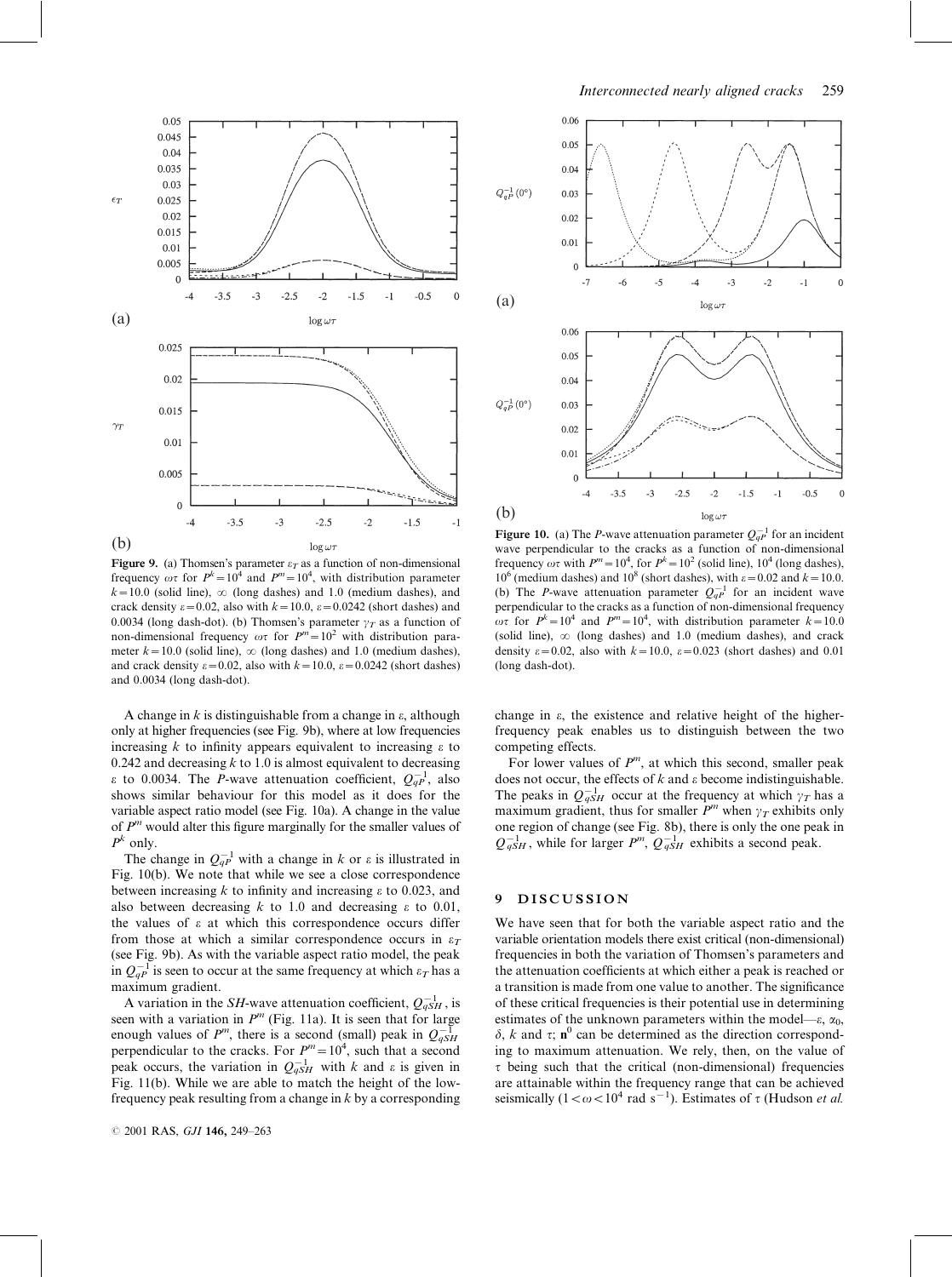

Figure 11. (a) The *SH*-wave attenuation parameter  $Q_{aSH}^{-1}$  for an incident wave perpendicular to the cracks as a function of nondimensional frequency  $\omega \tau$  for  $P^m=10$ , (solid line),  $10^2$  (long dashes),  $10^3$  (medium dashes),  $10^4$  (short dashes) and  $10^5$  (long dash-dot), with  $\varepsilon$ =0.02 and  $k$  = 10.0. (b) The SH-wave attenuation parameter  $Q_{aSH}^{-1}$  for an incident wave perpendicular to the cracks as a function of nondimensional frequency  $\omega \tau$  for  $P^m=10^4$ , with distribution parameter  $k=10.0$  (solid line),  $\infty$  (long dashes) and 1.0 (medium dashes), and crack density  $\varepsilon = 0.02$ , also with  $k=10.0$ ,  $\varepsilon = 0.0255$  (short dashes) and 0.011 (long dash-dot).

1996; O'Connell & Budiansky 1977) lead us to believe that this is possible.

On consideration of either the variable aspect ratio or variable orientation model alone, it appears that we ought to be able to differentiate between the effects of  $\varepsilon$  and  $\delta$  in the former, and  $\varepsilon$  and  $k$  in the latter, via Thomsen's parameters and the attenuation coefficients. Our ability to do this depends not only on the range of values of  $\omega\tau$  at our disposal, but also on the values of  $P^k$  and  $P^m$ , both of which are inversely proportional to  $\tau$ .

As might be expected, a very small variance in the aspect ratio distribution is not readily distinguishable from a similarly small variance in the orientation distribution. However, for larger variances, these effects do indeed become more distinguishable.

We could allow both the orientation and the aspect ratio to vary simultaneously, leading to an expression for the first-order correction to the elastic constants of the same form as eq. (73), but with a more elaborate expression for  $T_{krus}$ . For completeness, this form is given in Appendix E, although it is used nowhere within this paper.

Although the limit of fully aligned cracks of identical aspect ratio is a singular limit, in so far as its behaviour at low frequency is as if isolated, as opposed to undrained for nonaligned cracks, we see that this limit is not a significant one there is no singularity in the behaviour of either Thomsen's parameters or the attenuation coefficients in this limit.

#### 10 CONCLUSIONS

The model proposed by Hudson et al. (1996) for the transfer of fluid between connected cracks via non-compliant pores has been extended to allow for a continuous distribution of values of both crack orientation and aspect ratio. This more realistic model has the expected properties that at high frequencies the cracks behave as if isolated, while at low frequencies they behave as if undrained, and agree with the results of Brown & Korringa (1975). In the fully aligned limit they behave as if isolated at both high and low frequencies.

We looked separately at the cases of allowing the aspect ratio and orientation to vary, while keeping the other fixed, and studying the frequency dependence of Thomsen's parameters and the attenuation coefficients. For both models, we considered whether or not we were able to notice, and differentiate between, the effects of the variance of the distribution and the crack density of the model. Furthermore, we addressed the issue of differentiating between the effects of the variable aspect ratio and orientation.

We believe that it is possible to both notice and differentiate between the effects of the crack density and the variance of one or other of the models. Furthermore, we believe that there is some hope of distinguishing the effects of the variance of one model from those of the other.

Critically, however, there is a dependence upon the undetermined parameter corresponding to the relaxation time of pressure equalization between cracks,  $\tau$ . Although estimates of this parameter have been made (Hudson et al. 1996; O'Connell & Budiansky 1977), a numerical investigation remains the subject of future work.

## ACKNOWLEDGMENTS

I would like to thank Stephen J. Hay at Statoil, Norway, for permission to use the crack dimension data from his thesis (Hay 1988), John A. Hudson at DAMTP, University of Cambridge, for the content of Appendix A, and Enru Liu at the British Geological Survey for support and encouragement. The work was sponsored by the National Environment Research Council through project GST022305 as part of the thematic programme 'Understanding the micro-to-macro behaviour of rock fluid systems  $(\mu 2M)$ ' and is published with the approval of the Director of the British Geological Survey.

## REFERENCES

- Brown, R.J.S. & Korringa, J., 1975. On the dependence of the elastic properties of a porous rock on the compressibility of the pore fluid, Geophysics, 40, 608–616.
- Carrier, G.F., Krook, M. & Pearson, C.E., 1983. Functions of a Complex Variable, Theory and Technique, Hod Books, New York.
- David, C., Menéndez, B. & Darot, M., 1999. Influence of stressinduced and thermal cracking on physical properties and microstructure of La Peyratte granite, Int. J. Rock Mech. Min. Sci., 36, 433–448.
- Fisher, N.I., Lewis, T. & Embleton, B.J.J., 1987. Statistical Analysis of Spherical Data, Cambridge University Press, Cambridge.
- Fredrich, J.T. & Wong, T.-F., 1986. Micromechanics of thermally induced cracking in three crustal rocks, J. geophys. Res., 91, 12 743–12 764.
- Gassmann, F., 1951. Elastic waves through a packing of spheres, Geophysics, 16, 673–685.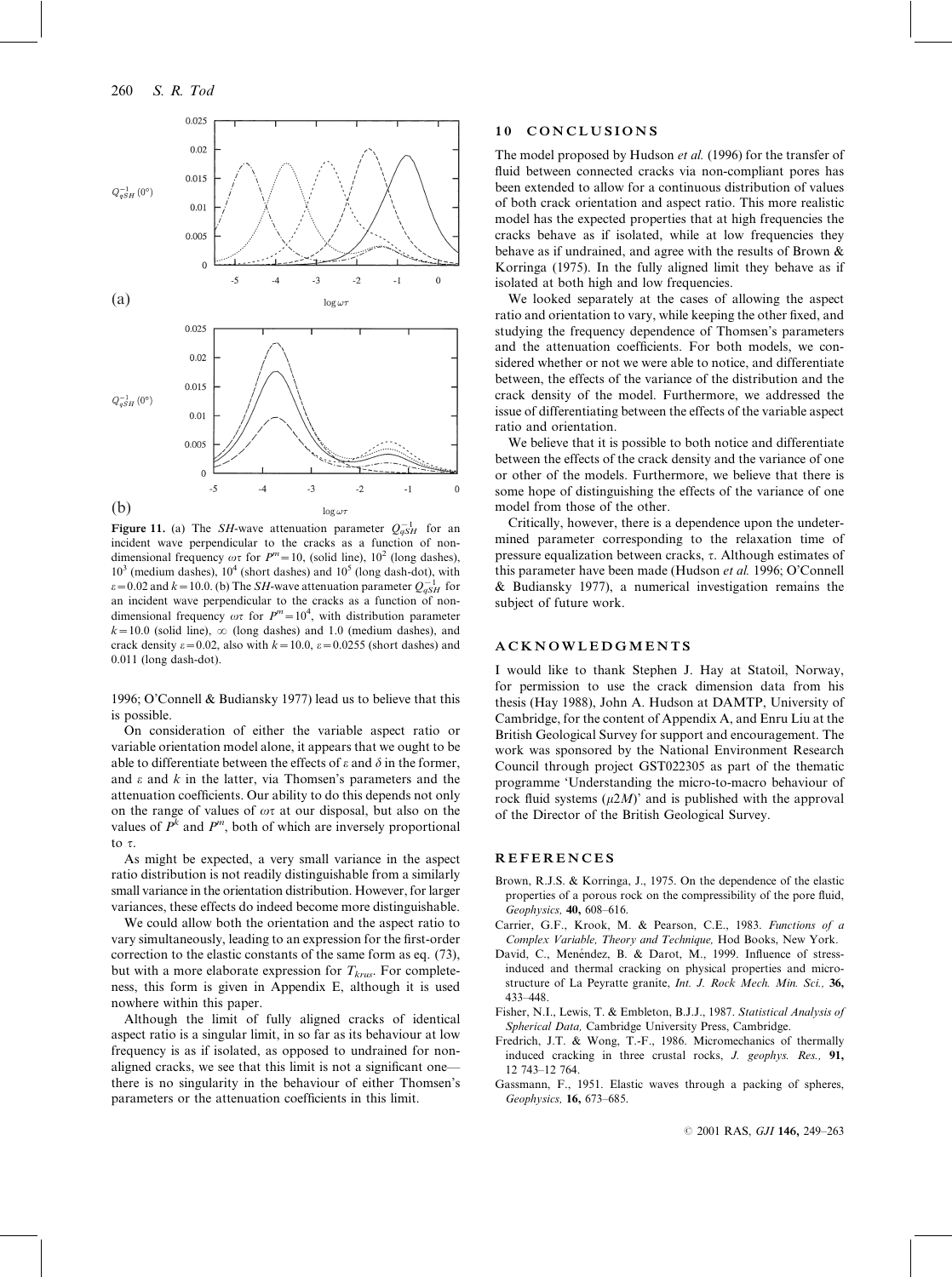- Gibson, R.L. & Toksöz, M.N., 1990. Permeability estimation from velocity anisotropy in fractured rock, J. geophys. Res., 95, 15 643–15 655.
- Hadley, K., 1976. Comparison of calaulated and observed crack densities and seismic velocities in Westerly granite, J. geophys. Res., 81, 3484–3494.
- Hay, S.J., 1988. Permeability, past and present, in continental crustal basement, PhD thesis, University of Glasgow.
- Hay, S.J., Hall, J., Simmons, G. & Russell, M.J., 1988. Sealed microcracks in the Lewisian of NW Scotland: A record of 2 billion years of fluid circulation, J. geol. Soc. Lond., 145, 819-830.
- Homand-Etienne, F. & Houpert, R., 1989. Thermally induced microcracking in granites: characterization and analysis, Int. J. Rock Mech. Min. Sci. Geomech. Abstr., 26, 125–134.
- Hudson, J.A., 1980. Overall properties of a cracked solid, Math. Proc. Camb. Phil. Soc., 88, 371–384.
- Hudson, J.A., 1981. Wave speeds and attenuation of elastic waves in material containing cracks, Geophys. J. R. astr. Soc., 64, 133–150.
- Hudson, J.A., 1986. A higher order approximation to the wave propagation constants for a cracked solid, Geophys. J. R. astr. Soc., 87, 265–274.
- Hudson, J.A., Liu, E. & Crampin, S., 1996. The mechanical properties of materials with interconnected cracks and pores, Geophys. J. Int., 124, 105–112.
- Keller, J.B., 1964. Stochastic equations and wave propagation in random media, Proc. Symp. appl. Math., 16, 145–170.
- Mardia, K.V., 1972. Statistics of Directional Data, Academic Press, New York.
- Menéndez, B., David, C. & Darot, M., 1999. A study of the crack network in thermally and mechanically cracked granite samples using confocal scanning laser microscopy, Phys. Chem. Earth, A24, 627–632.
- Montoto, M., Martínez-Nistal, A., Rodríguez-Rey, A., Fernández-Merayo, N. & Soriano, P., 1995. Microfractography of granite rocks under confocal scanning laser microscopy, J. Microscopy, 177, 138–149.
- Nishizawa, O., 1982. Seismic velocity anisotropy in a medium containing orientated cracks—transversely isotropic case, J. Phys. Earth, 30, 331–347.
- O'Connell, R.J. & Budiansky, B., 1974. Seismic velocities in dry and saturated cracked solids, J. geophys. Res., 79, 5412-5426.
- O'Connell, R.J. & Budiansky, B., 1977. Viscoelastic properties of fluidsaturated cracked solids, J. geophys. Res., 82, 5719-5735.
- Peacock, S. & Hudson, J.A., 1990. Seismic properties of rocks with distributions of small cracks, Geophys. J. Int., 102, 471-484.
- Pointer, T., Liu, E. & Hudson, J.A., 2000. Seismic wave propagation in cracked porous media, Geophys. J. Int., 142, 199–231.
- Ross, S.M., 1989. Probability Models, 4th edn, Academic Press, San Diego.
- Tapponnier, P. & Brace, W.F., 1976. Development of stress-induced microcracks in Westerly granite, Int. J. Rock Mech. Min. Sci. Geomech. Abstr., 13, 103–112.
- Thomsen, L., 1986. Weak elastic anisotropy, Geophysics, 51, 1954–1966. Wong, T.-F., 1982. Micromechanics of faulting in Westerly granite, Int. J. Rock Mech. Min. Sci. Geomech. Abstr., 19, 49–64.

## APPENDIX A: LOCAL DIFFUSION EQUATION

Let  $\rho_f^n$ ,  $\phi_n$  and  $p_f^n$  be the fluid density, volume and pressure in the nth crack. The mass flow into the nth crack is

$$
m_n = \frac{\partial(\rho_i^n \phi_n)}{\partial t} \,. \tag{A1}
$$

Let  $p_f^m$  be the fluid pressure distribution due to unit pressure in the *m*th crack and zero in the rest. Let  $M_n^m$  be the associated flow into the *n*th crack. Then,

$$
\dot{m}_n = \sum_m p_1^m M_n^m = p_1^n M_n^n + \sum_{m \neq n} p_1^m M_n^m. \tag{A2}
$$

Fluid mass is preserved and does not concentrate in the pores, so

$$
\sum_{m} M_n^m = 0 \tag{A3}
$$

or

$$
\sum_{m \neq n} M_n^m = -M_n^n, \qquad (A4)
$$

thus

$$
\dot{m}_n = -C \left[ p_1^n - \sum_{m \neq n} p_1^m M_n^m / \sum_{m \neq n} M_n^m \right], \tag{A5}
$$

where

$$
C = \sum_{m \neq n} M_n^m = -M_n^n. \tag{A6}
$$

We make the approximation

$$
\sum_{m \neq n} p_1^m M_n^m / \sum_{m \neq n} M_n^m \simeq p_f, \qquad (A7)
$$

since it is clearly a weighted average of the pressure in the cracks (excluding the nth) and the weights decrease with distance, becoming negligible (probably) at several crack spacing lengths. Then

$$
\dot{m}_n = -C\big[p_1^n - p_f(\mathbf{x}^n)\big],\tag{A8}
$$

where  $p_f(\mathbf{x}^n)$  is an average of the  $p_f^n$  over a region  $\mathcal{D}_n$  centred on  $x^n$ , the centroid of the *n*th crack. Taking the average over  $\mathcal{D}_n$ ,

$$
\dot{m}(\mathbf{x}^n) = -C \left[ p_f(\mathbf{x}^n) - \sum_m w_n(\mathbf{x}^m) p_f(\mathbf{x}^m) / \sum_m w_n(\mathbf{x}^m) \right], \text{ (A9)}
$$

where  $w_n$  are weight functions. Thus,

$$
\dot{m}(\mathbf{x}^n) = C \sum_m w_n(\mathbf{x}^m) [p_f(\mathbf{x}^m) - p_f(\mathbf{x}^n)] / \sum_m w_n(\mathbf{x}^m).
$$
 (A10)

We identify

$$
C = \frac{\phi_n^0 \rho_0}{\kappa_f \tau} \,,\tag{A11}
$$

a constant of appropriate dimensions, containing an unknown relaxation parameter,  $\tau$ .

## APPENDIX B: THOMSEN'S PARAMETERS

In the conventional condensed, two-subscript,  $6 \times 6$  matrix notation, pairs of indices are represented as a single index:  $ij\rightarrow p$ ,  $kl\rightarrow q$ , such that  $11\rightarrow 1$ ,  $22\rightarrow 2$ ,  $33\rightarrow 3$ ,  $23\rightarrow 4$ ,  $13\rightarrow 5$  and 12 $\rightarrow$ 6. We thus use the representation  $C_{pq}$ , rather than  $c_{ijkl}$ (eq. 1).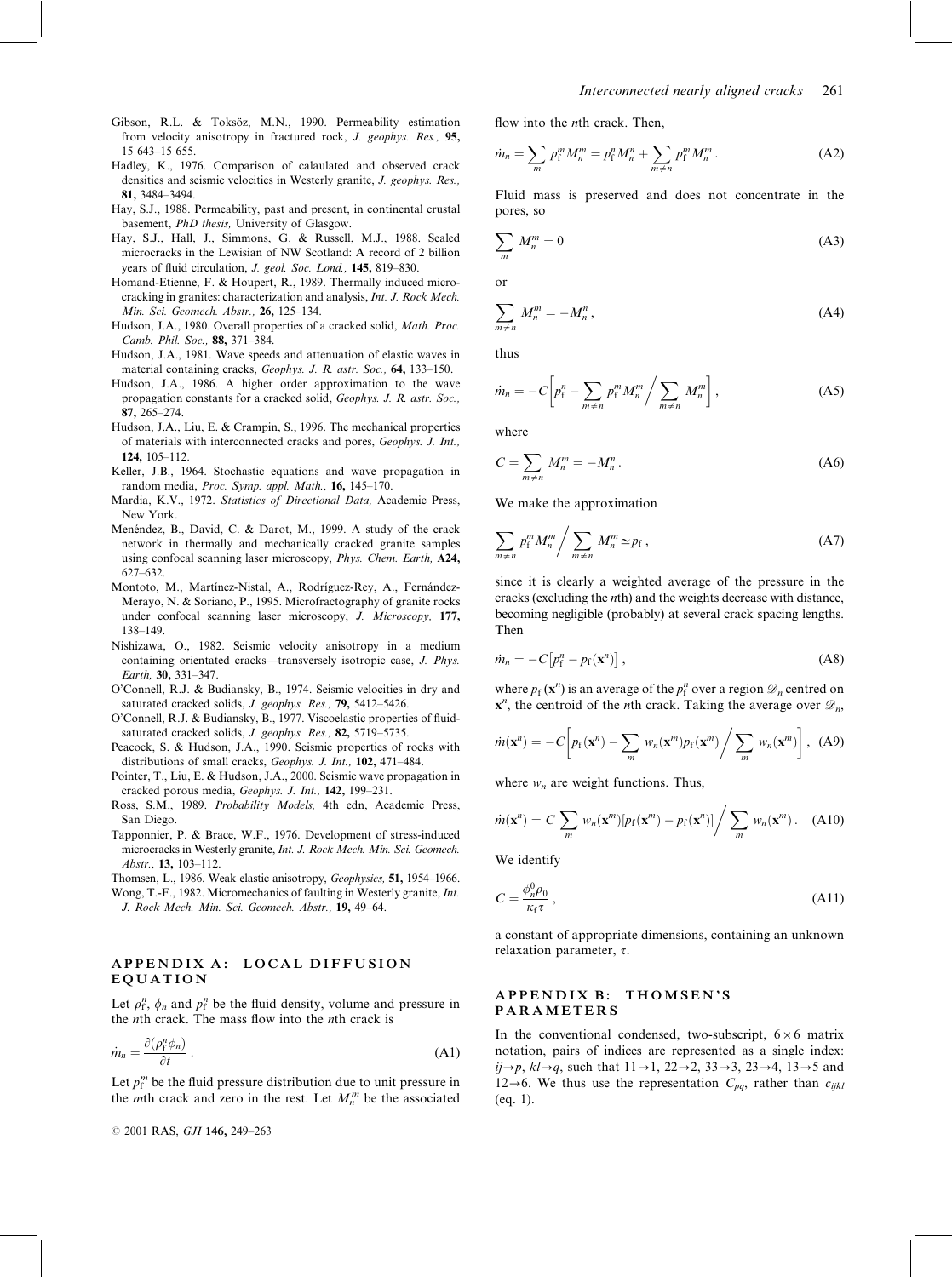We make use of the anisotropy parameters defined by Thomsen (1986) for vertically transversely isotropic material,

$$
\varepsilon_T \equiv \frac{C_{11} - C_{33}}{2C_{33}},
$$
 (B1)

$$
\delta_T \equiv \frac{(C_{13} + C_{44})^2 - (C_{33} - C_{44})^2}{2C_{33}(C_{33} - C_{44})},
$$
\n(B2)

$$
\gamma_T \equiv \frac{C_{66} - C_{44}}{2C_{44}},
$$
\n(B3)

where the real part is assumed when the stiffnesses are complex. We may use the wave speeds, eqs (C9) and (C10), to calculate

two of these parameters,

$$
\varepsilon_T = \frac{v_{qP}(90^\circ) - v_{qP}(0^\circ)}{v_{qP}(0^\circ)}\tag{B4}
$$

and

$$
\gamma_T = \frac{v_{qSH}(90^\circ) - v_{qSH}(0^\circ)}{v_{qSH}(0^\circ)},
$$
\n(B5)

to first order in e.

## APPENDIX C: WAVE SPEEDS AND Q

We make the assumption that the mean wave is a plane harmonic wave,  $\mathbf{u} = \mathbf{b} e^{i\mathbf{k} \cdot \mathbf{x}}$  and substitute this into the time-harmonic equation of motion,

$$
\frac{\partial}{\partial x_p} c_{ipjq} \frac{\partial u_j}{\partial x_q} + \rho \omega^2 u_i = 0, \qquad (C1)
$$

where  $\rho$  is the density of the matrix and  $\omega$  the frequency of the propagating wave. We have

$$
\left[\rho\omega^2\delta_{ij} - c_{ipjq}k_p k_q\right]b_j = 0.
$$
 (C2)

The attenuation coefficient  $Q^{-1}$  is given by

$$
Q^{-1} = 2 \left| \frac{\mathcal{I}m(k)}{\mathcal{R}(k)} \right|.
$$
 (C3)

For a given  $\omega$ , we let  $\mathbf{k} = \mathbf{k}^0 + \varepsilon \mathbf{k}^1$  and  $\mathbf{b} = \mathbf{b}^0 + \varepsilon \mathbf{b}^1$  and equate coefficients of  $\varepsilon^0$  and  $\varepsilon^1$  in eq. (C2). Thus, at  $\mathcal{O}(\varepsilon^0)$  and  $\mathcal{O}(\varepsilon^1)$  we have

$$
M_{ij}b_j^0 = 0,
$$
  
\n
$$
M_{ij}b_j^1 = N_{ij}b_j^0,
$$
\n(C4)

where

$$
M_{ij} = \rho \omega^2 \delta_{ij} - c_{ipjq}^0 k_p^0 k_q^0,
$$
  
\n
$$
N_{ij} = c_{ipjq}^0 \left( k_p^0 k_q^1 + k_p^1 k_q^0 \right) + c_{ipjq}^1 k_p^0 k_q^0.
$$
 (C5)

The  $\mathcal{O}(\varepsilon^0)$  term is just the isotropic result. To first order, the cracks have normal  $(0, 0, 1)^T$  and the rotational symmetry of the problem ensures that the material is transversely isotropic, so that, for a given  $\omega$ , we can rotate the  $(x_1, x_2)$  plane such that

$$
\mathbf{k}^{0} = \frac{\omega}{v} \left( \sin \theta, 0, \cos \theta \right)^{\mathrm{T}}
$$
 (C6)

for some incident angle  $\theta$ , where  $v=v_P$  or  $v_S$ , corresponding to quasi- $P(qP)$  waves, or quasi- $S(qS)$  waves, respectively. For the qP wave, we have  $\mathbf{b}_{qP}^0 = (\sin \theta, 0, \cos \theta)^T$ , while for the qS waves we have  $\mathbf{b}_{qSV}^0 = (\cos \theta, 0, -\sin \theta)^T$  or  $\mathbf{b}_{qSH}^0 = (0, 1, 0)^T$ , corresponding to  $qSV$  and  $qSH$  waves, and we are free to choose the magnitude of  $\mathbf{b}^0$ . Pre-multiplication of the  $\mathcal{O}(\varepsilon^1)$  term with  $\mathbf{b}^0$ yields a single equation for the components of  $\mathbf{k}^1$ ,

$$
b_i^0 N_{ij} b_j^0 = 0. \tag{C7}
$$

On the assumption that  $\mathbf{k}^1$  is parallel to  $\mathbf{k}^0$ , this becomes an expression for the magnitude  $k^1$  of  $\mathbf{k}^1$ .

The wave speeds, to first order, are given by

$$
\frac{\omega}{\Re(\epsilon k)} = v \Re(\epsilon \left(1 - \epsilon \frac{v}{\omega} k^1\right),\tag{C8}
$$

for  $v = v_P$  or  $v_S$ , and we take the appropriate values of  $k<sup>1</sup>$ . Thus, the normalized wave speeds are

$$
\frac{v_{qP}}{v_P} = 1 + \frac{\varepsilon}{2(\lambda + 2\mu)}
$$
  
\$\times \Re\left(\sin^4\theta C\_{11}^1 + \cos^4\theta C\_{33}^1 + \frac{1}{2}\sin^2 2\theta C\_{13}^1 + \sin^2 2\theta C\_{55}^1\right),\$ (C9)

$$
\frac{v_{qSV}}{v_S} = 1 + \frac{\varepsilon}{2\mu} \mathcal{R}e \left( \frac{1}{4} \sin^2 2\theta \left( C_{11}^1 + C_{33}^1 - 2C_{13}^1 \right) + \cos^2 2\theta C_{55}^1 \right),\tag{C10}
$$

$$
\frac{v_{qSH}}{v_S} = 1 + \frac{\varepsilon}{2\mu} \mathcal{R}e(\cos^2\theta C_{44}^1 + \sin^2\theta C_{66}^1). \tag{C11}
$$

These are equivalent to Hudson (1981).

From eq. (C3), the attenuation coefficient is given by

$$
Q^{-1} = \frac{2v}{\omega} \varepsilon \left| \mathcal{I}_m(k^1) \right| \tag{C12}
$$

to first order for  $v = v_P$  or  $v_S$  and the appropriate  $k<sup>1</sup>$ . Thus,

$$
Q_{qP}^{-1} = \frac{\varepsilon}{\lambda + 2\mu} \left| \mathcal{I}_m \left( \sin^4 \theta C_{11}^1 + \cos^4 \theta C_{33}^1 + \frac{1}{2} \sin^2 2\theta C_{13}^1 + \sin^2 2\theta C_{55}^1 \right) \right|, \tag{C13}
$$

$$
Q_{qSV}^{-1} = \frac{\varepsilon}{\mu} \left| \mathcal{I}_m \left( \frac{1}{4} \sin^2 2\theta \left( C_{11}^1 + C_{33}^1 - 2C_{13}^1 \right) + \cos^2 2\theta \, C_{55}^1 \right) \right|,
$$
\n(C14)

$$
Q_{qSH}^{-1} = \frac{\varepsilon}{\mu} \left| \mathcal{I}_m(\cos^2 \theta C_{44}^1 + \sin^2 \theta C_{66}^1) \right|.
$$
 (C15)

## APPENDIX D: NON-ZERO CONTRIBUTING TERMS OF  $\Omega$

We start by defining the integral

$$
I_{m,n} = b(k) \int_0^{\pi/2} \sin^m \theta \cos^n \theta e^{k \cos^2 \theta} d\theta.
$$
 (D1)

© 2001 RAS, GJI 146, 249-263